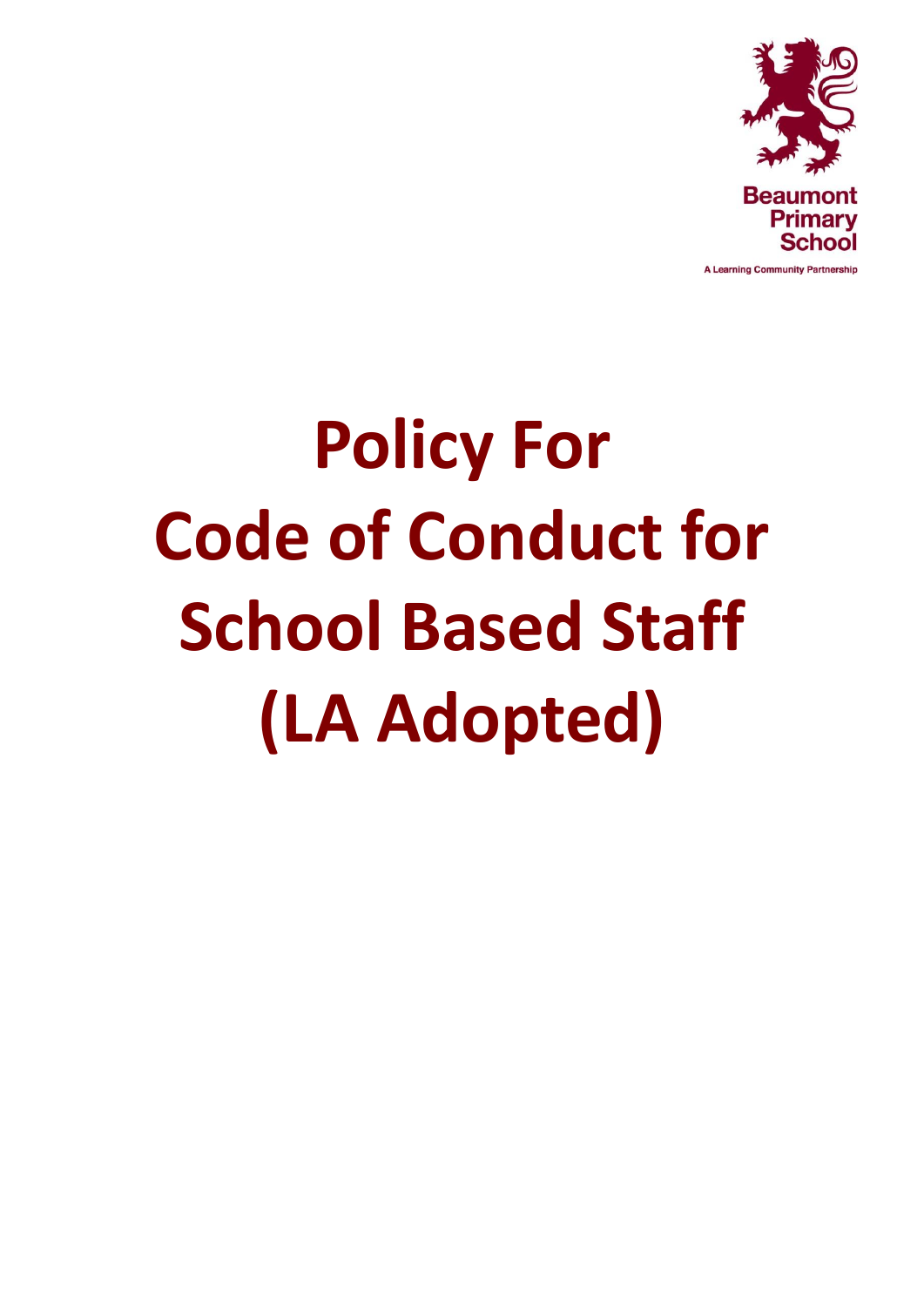## **CODE OF CONDUCT FOR SCHOOL BASED STAFF**

#### **CONTENTS**

| 1.  |                                                                |  |  |  |
|-----|----------------------------------------------------------------|--|--|--|
| 2.  |                                                                |  |  |  |
| 3.  |                                                                |  |  |  |
| 4.  |                                                                |  |  |  |
| 5.  |                                                                |  |  |  |
| 6.  |                                                                |  |  |  |
| 7.  |                                                                |  |  |  |
| 8.  |                                                                |  |  |  |
| 9.  |                                                                |  |  |  |
| 10. | Finances and the use of School and other public resources7     |  |  |  |
| 11. | Communications, electronic media and social networking 7       |  |  |  |
| 12. |                                                                |  |  |  |
| 13. |                                                                |  |  |  |
| 14. |                                                                |  |  |  |
|     | Parents, carers, students (service users) and the community 10 |  |  |  |
| 15. |                                                                |  |  |  |
|     |                                                                |  |  |  |
| 17. |                                                                |  |  |  |
| 18. |                                                                |  |  |  |
| 19. |                                                                |  |  |  |
| 20. |                                                                |  |  |  |
|     |                                                                |  |  |  |
|     |                                                                |  |  |  |
|     |                                                                |  |  |  |
|     |                                                                |  |  |  |
|     |                                                                |  |  |  |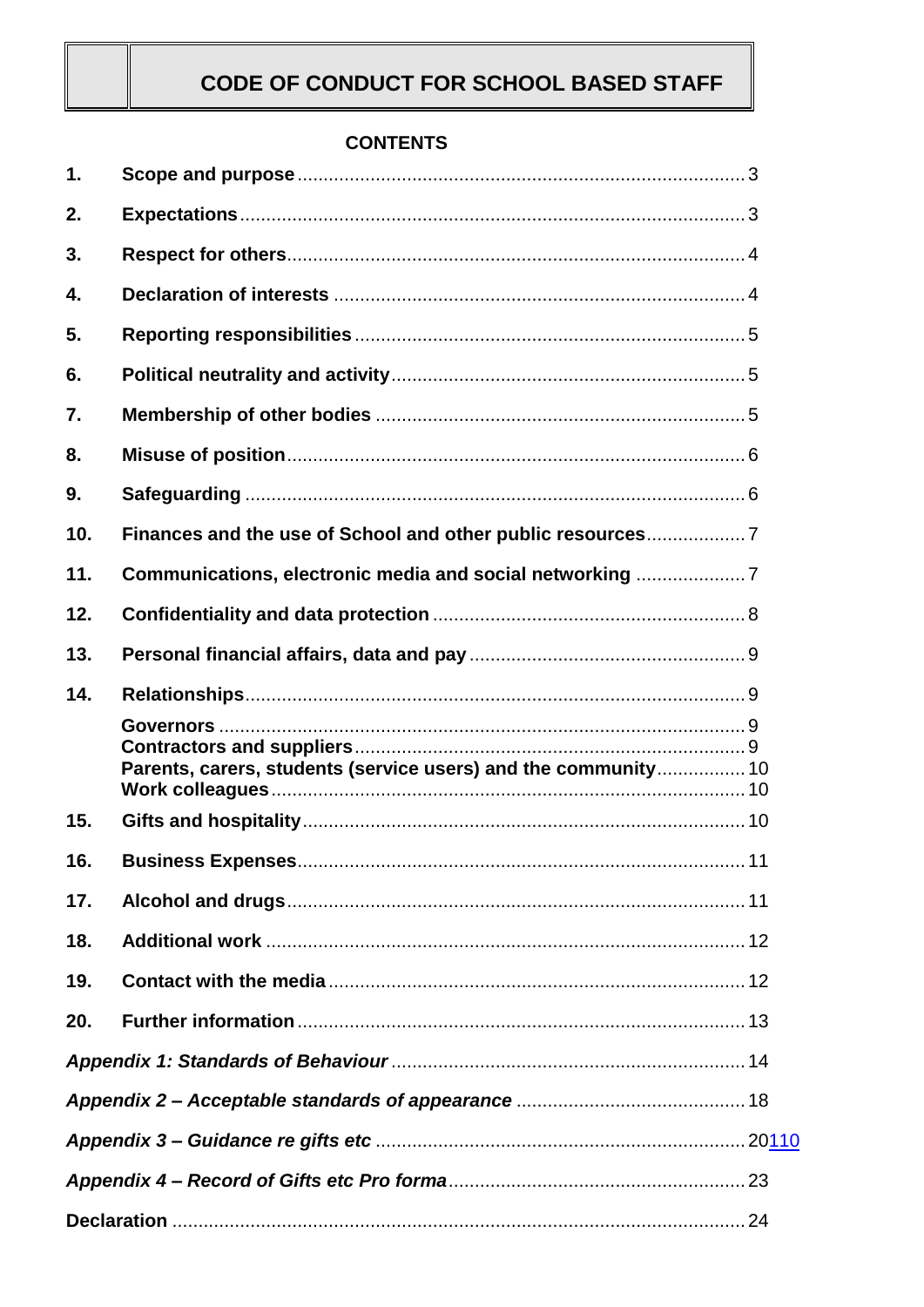# **Code of conduct for school based staff**

#### <span id="page-2-0"></span>**1. Scope and purpose**

This code of conduct sets out the School's requirements of its employees. However, all those carrying out work for or on behalf of the School, including governors, temporary workers, interim staff, consultants, business partners and contractors are also required to adhere to the principles of the code. Councillors are covered by their own Code of Conduct.

The code of conduct is intended to ensure that all those working for the School are aware of standards expected of them and/or the School, specifically that they do not commit and are not open to allegations of inappropriate behaviour; favouritism, abuse of authority or conflict of interest.

The Code of Conduct and the associated guidelines should read in conjunction with the Guidance to [Schools relating to acceptable use of school monies](http://webfronter.com/croydon/Finance_Matters/mnu2/05_Audit_and_FMSiS/images/Guidance_to_schools_relating_to_acceptable_use_of_school_monies.doc) and the seven principles of Public Life, known as the Nolan Principles (See Appendix 5).

Governors are expected to observe the requirements of the Governing Body Code of Practice in addition to the Code of Conduct.

Teachers are also required to comply with the Personal and Professional Conduct requirements laid down in the Department for Education's most recent [Teachers' Standards](https://www.education.gov.uk/publications/eOrderingDownload/teachers%20standards.pdf) document in addition to the Code of Conduct.

The School's disciplinary procedure aligns with this code of conduct. **Failure to observe any of the standards in the code of conduct may lead to disciplinary action which could result in dismissal.** Breaches of the code by workers who are not directly employed by the School may be referred to their employer and they may be stopped from working for the School with immediate effect. The School may reconsider its contractual relationship with contractors/agencies who do not take appropriate action in the event that their workers breach the standards expected in this code.

Breaches of the code by Governors will be dealt with in accordance with the Governance Regulations and advice sought from Governor Services.

#### *Please note that throughout this procedure the Head Teacher is defined as the officer to be notified. In cases where the Head Teacher is the "worker" then the person to be notified is the Chair of Governors.*

#### <span id="page-2-1"></span>**2. Expectations**

Everyone who carries out work for the School in any role is the face of the School, be they a permanent or temporary member of staff, a contractor, one of our partners or a volunteer.

Everyone working for the School:

- is using School money and resources in their delivery or support of services to the School community
- must display high standards of behaviour and conduct to instil public confidence in the integrity of the School as a whole
- must act and be seen to act in accordance with the trust the public places in them
- is expected to perform their duties with honesty, impartiality and objectivity and be held accountable for their actions
- is expected to declare any direct or indirect personal interest which may create, or be seen to create, a conflict of interest with their School duties
- is expected to behave in a manner, both at and outside of work, that will not bring the School's reputation into disrepute.
- 2.1. It is the duty of all those working for the School in any form to familiarise themselves with this code, seeking clarity if uncertain about any of its content.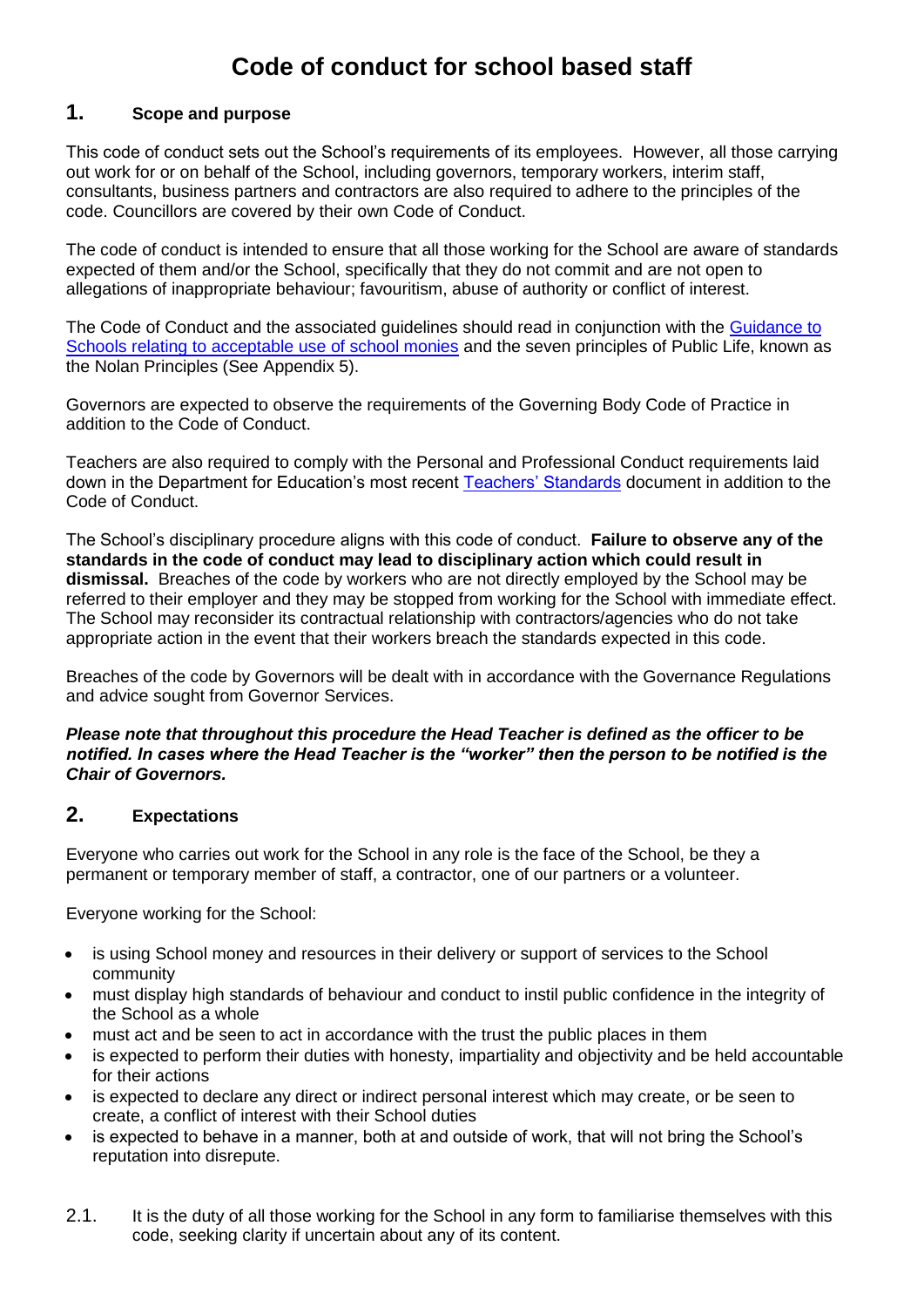- 2.2. All workers have a responsibility to act in a way which ensures public confidence in their honesty and integrity. Public confidence can be affected by an individual's behaviour. The School seeks to maintain the highest standards of public confidence and requires the highest standards of behaviour from its workers. Workers must not conduct themselves in any way which might create doubt about their suitability to work for the School, or which has the potential to bring the School into disrepute or damage its reputation. Being charged, convicted or cautioned for criminal offences may mean that a worker is unsuitable for employment, even where there is no direct link between the nature of the offence and the work they undertake.
- 2.3. Perceived behaviour is also important in ensuring public confidence and workers must therefore act in a way that also avoids the appearance of any improper conduct or displays a conflict of interest. Workers must be able to demonstrate that their judgment and actions at work are objective and impartial and are not affected or influenced by personal considerations arising from any commitments and/or activities outside work.
- 2.4. The Governing Body are responsible for overseeing this code: the code of conduct is available on the School's website and a copy will be provided to all workers, contractors and agency staff on introduction of the code and for new employees when they are recruited. The code will also be shared with all contractors/agency workers when they are engaged to provide services to the School.

#### <span id="page-3-0"></span>**3. Respect for others**

Workers must at all times act with the respect that the public and their colleagues are entitled to expect. To develop and maintain a positive, productive and embracing work environment it is important that colleagues treat each other well.

Workers must treat others professionally and with respect at all times and unlawful discrimination will not tolerated (*see appendix1)*

#### <span id="page-3-1"></span>**4. Declaration of interests**

By declaring interests, workers help maintain public confidence, avoid any suspicion of impropriety and protect themselves against allegations of wrongdoing. Declarations should be made no matter how remote the interest is or if considered by the worker to be insignificant.

Any workers who are in a position to influence decisions which taken by, or on behalf of, the School and have any interest in that decision must declare it to Head Teacher. Examples of interests where declarations will be needed include where a worker, their family or household members:

- Hold a directorship or share holdings in a company which either deal with the School or operate within the borough.
- Have a relationships in a private/domestic capacity with School colleagues, students, contractors or tenderers (see sections 8 and 14)
- Receive direct or grant-aided services from the School which the worker is in a position to influence (beyond universal services such as education).
- Have any significant family or other relationship with governors, clients, contractors or staff working at or with the School or its partners (see sections 8 and14).
- Have membership of outside groups in the borough or groups receiving aid from the Council (see section 7).
- Have a non-financial interest within the borough such as a school governor or membership of an NHS trust board.
- Have an interest in planning or licensing applications; either in terms of submitting an application or in relation to an application for an adjoining or nearby property which they have the potential to influence.

It is the responsibility of workers to notify the Head Teacher, taking account of any changes in circumstances. Failure to do so may result in disciplinary action.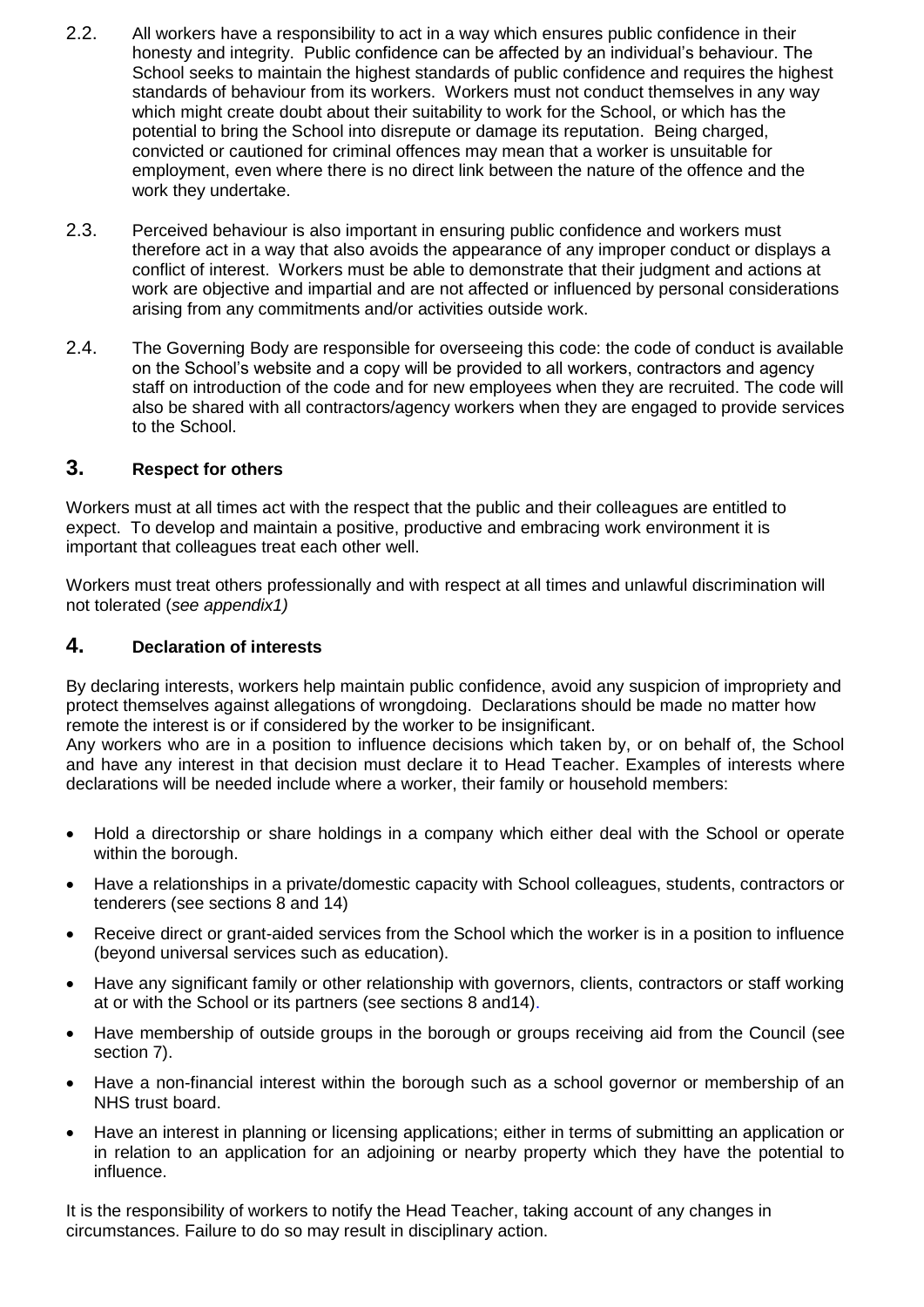In addition, staff governors and staff with financial responsibilities are expected to make an annual declaration, whether a null one or not, in line with the Council's Scheme for Financing Schools.

#### <span id="page-4-0"></span>**5. Reporting responsibilities**

Like all organisations, we have a way of doing things at the School which we all need to adhere to because of government legislation - or simply because it's the way that the School has chosen to do business. The way we do things is often referred to as governance but could be more simply described as 'doing the right thing.'

Our governance framework is set within the School's constitution. The governance related advice makes it easy for you to do everything to standard and to escalate if something goes wrong.

- 5.1. Workers must ensure that they act at all times within their delegated authority as set out within the School's schemes of management and scheme of financial delegation. Workers must not make decisions (financial or non-financial) where they have no delegated authority to do so.
- 5.2. In addition to declaring interests (as in 4 above) all workers **must** immediately inform the Head Teacher (or Chair of Governors if it is the Head Teacher that is the worker) in writing of all police cautions, warnings, reprimands, arrests and/or convictions received during their period of employment/engagement with the School. This information will be treated in confidence and used to assess any impact on the worker's job, including the appropriateness for the worker to continue in their role. A caution, warning, reprimand, arrest or conviction will not automatically mean that a worker is unable to continue in their job. Whether there is a conflict with the worker's job will depend on a number of factors including the nature of the offence, the type of job, the seniority of the worker and the extent to which the School's reputation or interests are damaged.
- 5.3. All workers have a duty to report any suspicion of fraud, theft, corruption, bribery or other wrongdoing by members of the public or School workers including colleagues, managers, governors, contractors, volunteers or partnership workers. Suspicions should be reported to the Head Teacher, the Chair of Governors, or in absolute confidence by following the School's whistleblowing procedure, or in the case of maintained Schools, to the Council's anti fraud team*.*
- 5.4. The School will not treat anyone less favourably because they have reported or intend to report wrongdoing, unless the complaint is malicious. Workers treating colleagues unfavourably in such circumstances will be liable to disciplinary action which could result in dismissal, as will workers who make malicious allegations. Non-School employees will be referred to their employer and/or their services stopped.

#### <span id="page-4-1"></span>**6. Political neutrality and activity**

The following conditions apply to all those working for or on behalf of the School:

- 6.1. Personal political opinions must not interfere with providing balanced professional advice by/to Managers/Governors. Governors/Workers must not allow their political views to influence service delivery, nor must they impose those views on service users or colleagues.
- 6.2. Governors/ Workers who intend to undertake political activities should ensure that they are not in a role which forbids their proposed activities. If in doubt about the status of their role or about whether an activity is restricted, workers should seek written confirmation (email is considered sufficient) from their Head Teacher/Chair of Governors.
- 6.3. If a governor or member of staff intends to stand for election as a member of parliament or a Councillor for any authority they should advise their Chair of Governors\* in writing. Failure to inform the Chair of governors may lead to disciplinary action being taken, which could result in dismissal.
- <span id="page-4-2"></span>*\* If Chair of Governors intends to stand they should inform the Council's Governor Services.*

#### **7. Membership of other bodies**

Workers are expected to consider carefully whether membership of, or association with, clubs, societies and other organisations such as lobbying groups and voluntary bodies could lead to the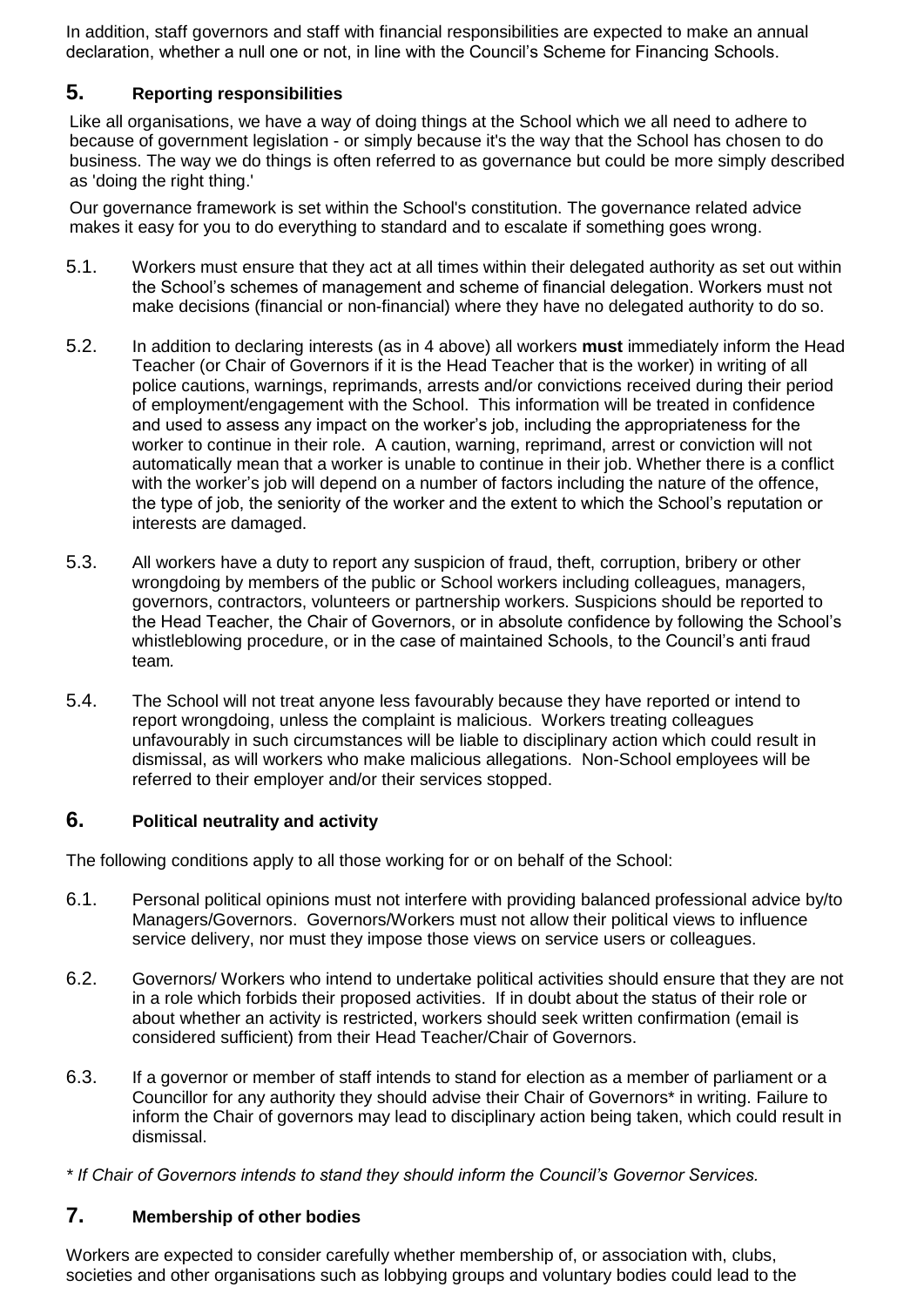impression that their official position might be used to promote a private or personal interest or undermine equalities. If there is a chance that it could, they should declare it.

- 7.1. The school's nominated monitoring officer\* will maintain a register of staff and Governors that belong to such organisations: membership must be declared to them.
- 7.2. Workers and Governors must in particular declare to the monitoring officer membership of any organisation or body which is or could be regarded as being:
	- a) A secret society
	- b) Discriminatory (See Appendix 1)
	- c) in a contractual or potential contractual relationship with the School
	- d) in receipt of benefit in cash or in kind from the School.
- 7.3. For the purposes of this code a secret society as mentioned in 7.2 is defined as one that:
	- a) Is not open to members of the public who are not members of that lodge, chapter, society, gathering, meeting or trust
	- b) Places an obligation on the part of the member to make a commitment (by oath or otherwise) of allegiance to the lodge, chapter, society, gathering, meeting or trust.
- 7.4. The freemasons can be cited as the obvious example of a secret organisation but workers are asked to consider whether their membership of any group or body might fall within the definition set out above. If in any doubt they should discuss this matter with the monitoring officer.
- 7.5. A lodge, chapter, society, trust, gathering or meeting as defined above should not be regarded as a secret society if it forms part of the activity of a recognised religion, trade union or professional association.

\*The School has a monitoring officer who maintains a register of staff that belong to such organisations mentioned above and membership must be declared to them. If you are uncertain who the monitoring officer is, please ask at the school office.

#### <span id="page-5-0"></span>**8. Misuse of position**

All workers must maintain the highest standard of integrity in all relationships both inside and outside the School.

- 8.1. Anyone working for the School must not, either in their professional or personal capacity, use their position improperly to gain an advantage or disadvantage any person or organisation.
- 8.2. If a worker is in a position to influence any decisions which are taken by, or on behalf of, the School and they have any interest in that decision, however remote, they must declare it; this includes membership of voluntary bodies who could be receiving School grants.
- 8.3. No special favour may be shown to current or former colleagues or their partners, friends, relatives or associates when awarding contracts to private or other businesses run by them or who employ them in any capacity.
- 8.4. Workers must ensure that they declare to their Head Teacher any personal interest which may impinge on their impartiality to apply these regulations. Any arrangements which might, in the long term, prevent (or be seen to prevent) the effective operation of fair competition must be avoided.
- 8.5. Workers must not lobby members of the Governing Body or members of the Council on individual or personal employment matters including those associated with recruitment of themselves or others.

<span id="page-5-1"></span>(Also see section [15](#page-9-1) for standards relating to accepting gifts and hospitality)

#### **9. Safeguarding**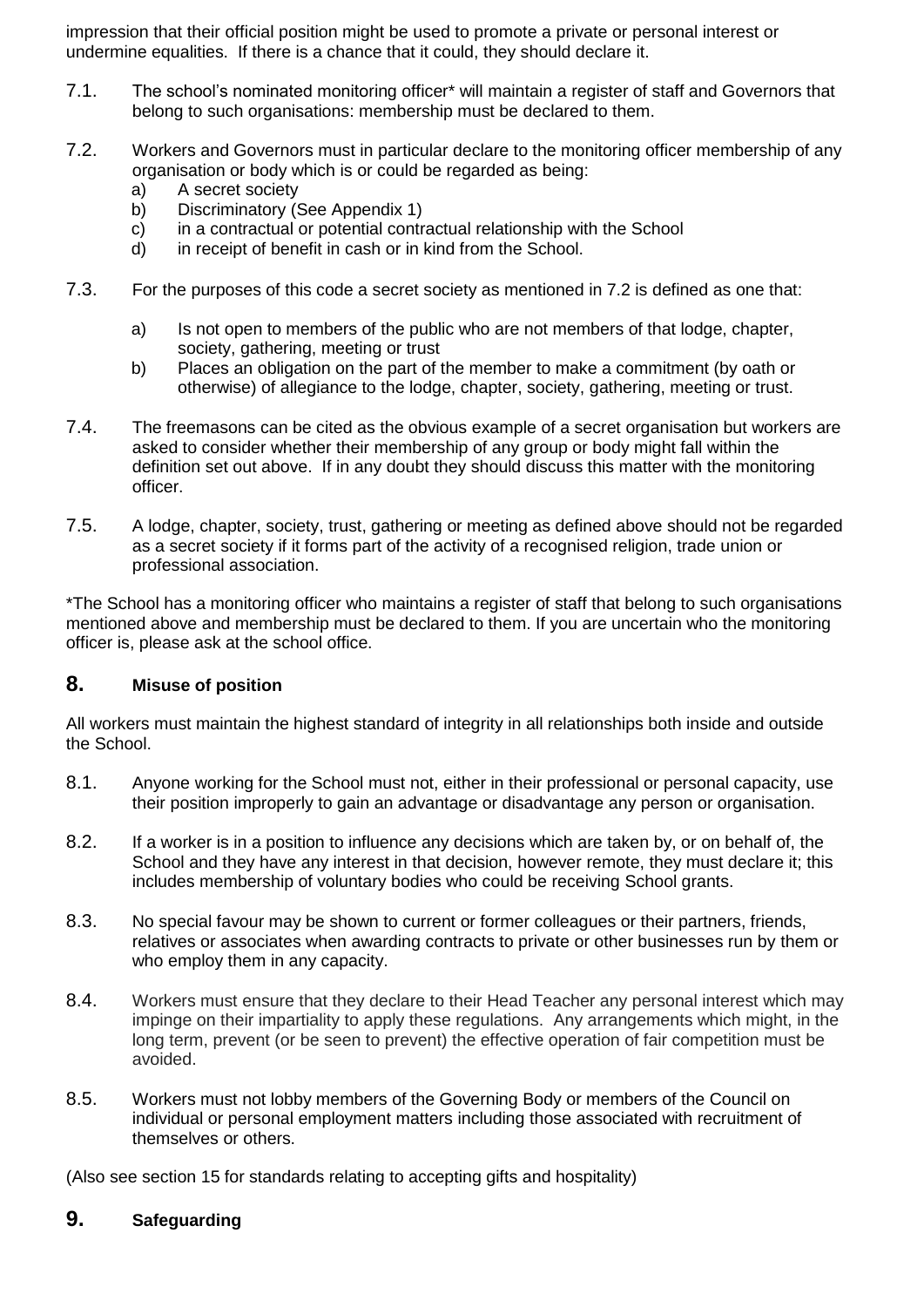The School is committed to safeguarding children and vulnerable adults and expects exemplary behaviour and work in relation to safeguarding. All workers have a duty to safeguard and promote the welfare of children, young people and adults at risk.

- 9.1. When recruiting to posts affording access to children and vulnerable adults managers/Governors must follow the School's procedures to ensure safe recruitment.
- 9.2. All workers are required to ensure they are familiar and compliant with the relevant national, Local Authority and School professional boundaries, codes of practice and legislation related to their job including data protection, safeguarding & child protection.
- 9.3. All workers are expected to report any concerns of a safeguarding matter or acts/ suspicion of abuse against children or vulnerable adults irrespective of whether this is inside or outside of work.

#### <span id="page-6-0"></span>**10. Finances and the use of School and other public resources**

Workers must use School funds responsibly and lawfully and only for their designated purposes.

- 10.1. It is a criminal offence to defraud the School or its customers or partners: any such activity will be reported to the relevant authority (such as the police or HMRC) and the worker will be subject to disciplinary action which may result in dismissal.
- 10.2. School facilities may not be used for workers' personal or outside interests without prior agreement. This includes, but is not limited to, funding, buildings, vehicles, furniture, tools, telephone lines and internet connections, ICT equipment. Minimal personal use of low value resources, for example making an occasional short telephone call, is allowed.
- 10.3. Intellectual property, including research, reports, designs, drawings, software, etc created for work purposes are the property of the School. They should never be removed from the workplace without the permission of the Head Teacher. The only exception to this is when staff take things home in order to work on them, which is permissible so long as the property is returned to the school upon completion of the work.
- 10.4. All workers have a general responsibility for ensuring that the School's assets under their control are secure and that use of these assets is legal, properly authorised and achieves good value for money. All expenditure incurred should be compliant with the Scheme for Financing Schools, School's Financial Regulations, Financial Procedures, Contracts Handbook and Tenders and Contracts Regulations. Workers must also ensure that they act within the School's Scheme of Financial Delegation and only approve expenditure where they have been delegated the appropriate authority to do so.

#### <span id="page-6-1"></span>**11. Communications, electronic media and social networking**

The School uses a variety of methods to communicate with its workers, students, service users and the community and to deliver services, including external and internal post and telephones, photocopying and printing, email, internet or social media. These facilities are provided for School business purposes only.

Communications using School facilities may be intercepted, recorded and monitored for business use and where appropriate for the detection and prevention of crime. This includes, but is not limited to, telephone calls, internet use, email and post.

The standards set out in this code apply to the use of electronic media such as email, internet, blogs and social networking sites the same as they would to traditional media such as newspapers, television and radio.

- 11.1. Workers must abide by School policies and procedures relating to the security of information, data protection and use of electronic media, including email and the internet.
- 11.2. Any use of social media such as Facebook, Twitter, Linkedin, etc, during working time should be restricted to work related use only. Limited personal use of these types of sites and access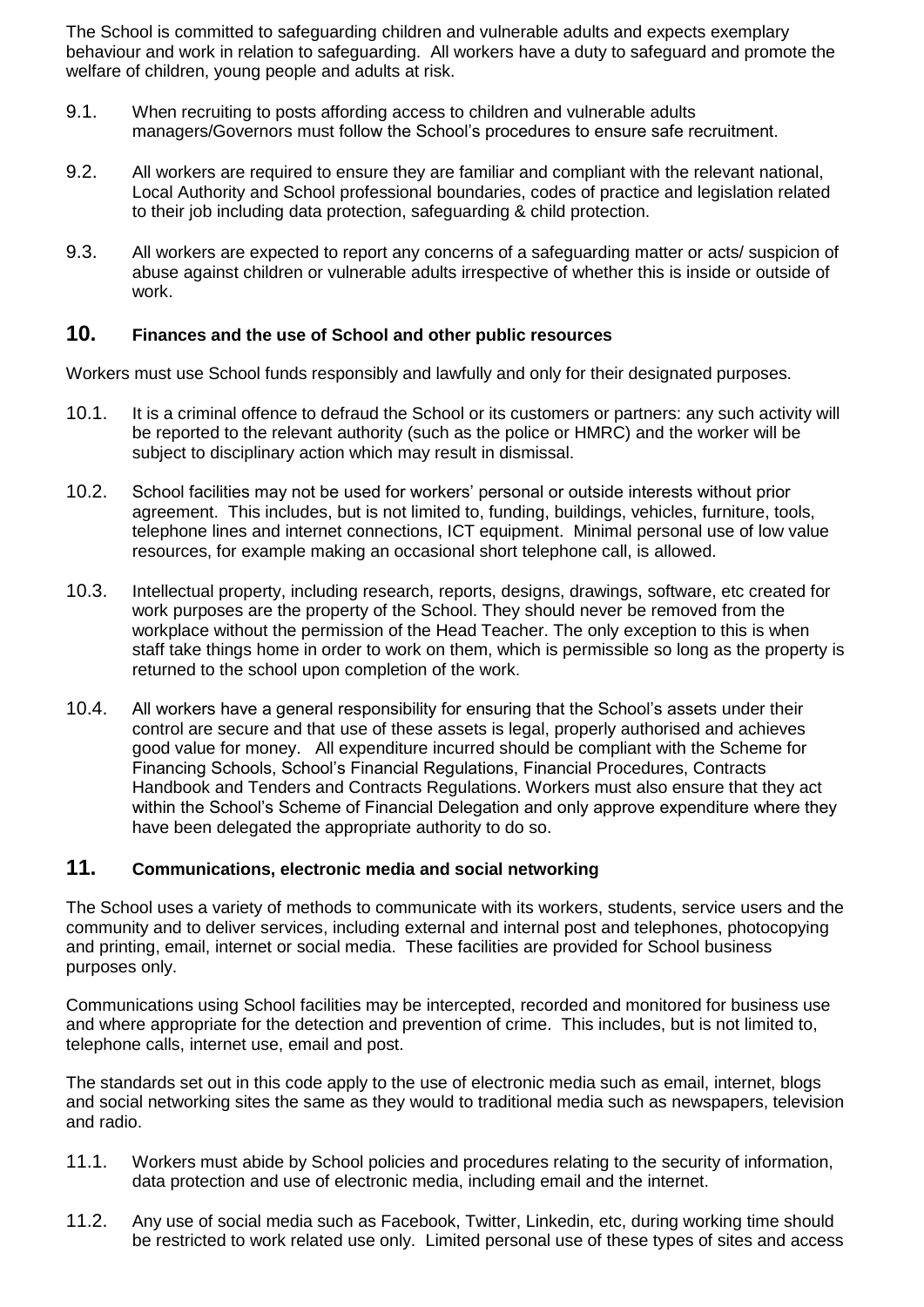to personal email is allowed during worker's break periods only but the standards set out in this code apply.

- 11.3. Whether at work or not, workers must not use social media to:
	- post information which is confidential or which constitutes intellectual property
	- make negative comments about the School, its services, workers, customers or anyone linked to the School
	- harass or bully other workers (cyber bullying)
	- make discriminatory comments of any kind about anyone linked to the School
	- post pictures or details of School students or colleagues without their express permission.
	- communicate with students.
- 11.4. Workers must not;
	- use their personal telephones (mobile or landline) to communicate with students and should only use School systems for any such communication; or
	- provide students with their personal telephone numbers

unless given express consent to do so by their Head Teacher.

11.5. Workers must notify the Head Teacher immediately if a student attempts to contact them on their personal telephone or via a social network.

#### <span id="page-7-0"></span>**12. Confidentiality and data protection**

The definition of what constitutes a confidential document is wide. Workers are required to take their duty of confidentiality seriously and ensure the confidentiality of all information. All workers need to be mindful of the requirements of the Data Protection Act and should familiarise themselves with the School's policies in this regard which are available on request. All staff must ensure that their actions comply with the General Data Protection Regulation which form part of the Data Protection Act 2018 in terms of the processing of personal data which forms part of their role at Beaumont.

- 12.1. The confidentiality of all information received at work must be respected and never be used for personal advantage or gain. Information given out in the course of a worker's duty must be true and not misleading.
- 12.2. Workers with access to confidential information should not disclose that information to any other party or organisation unless authorised to do so. This is particularly important in the case of information relating to action taken in relation to conduct, capability, procurement, tender and contract costs (including those for in-house providers).
- 12.3. Access to information may be allowed to those who have a legal entitlement; such as the police as part of a criminal investigation. Workers providing such information have a duty to verify the identity of the person or organisation requiring the information.
- 12.4. If a worker is unsure whether information can be disclosed they should seek confirmation from the Head Teacher.
- 12.5. Workers must not transfer confidential information to their private email addresses without the prior knowledge or consent of their manager.
- 12.6. Workers have a responsibility to ensure that electronic and paper data and information is kept secure at all times. Confidential information should not:
	- be left unattended if being taken between home and work or between work places;
	- be taken to entertainment or public places, such as cafés, restaurants, pubs and cinemas;
	- be discussed where there is a possibility of being overheard.

Loss and misuse of information and data is a serious offence and is likely to result in disciplinary action which may lead to dismissal.

12.7. Misuse by a worker on leaving the School will be addressed through legal routes.

(Also see section 19 for contact with the media)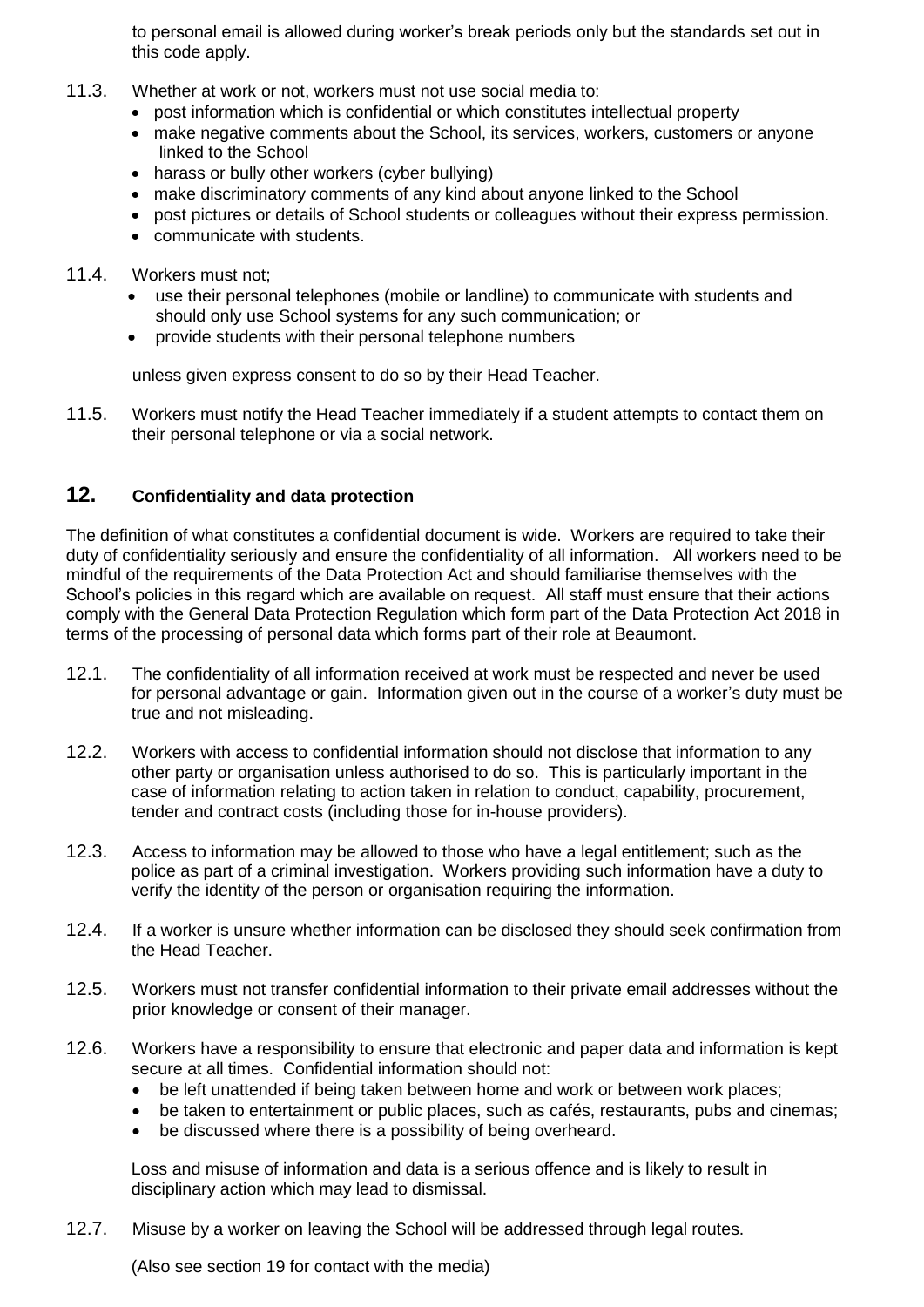#### <span id="page-8-0"></span>**13. Personal financial affairs, data and pay**

- 13.1. Workers must not conduct their personal financial affairs so that the School or another public body is defrauded or is otherwise denied the income and/or other resources to which it is entitled by law.
- 13.2. Workers have a responsibility not to be in debt to the School for any reason. In the event that such debt arises through genuine error or mistake, workers are required to make arrangements acceptable to the School for repayment of the debt.
- 13.3. Workers should check their pay on every payment occasion, reporting any anomalies to their Head Teacher and payroll provider immediately. Overpayments and underpayments will be rectified or made good. It is in the worker's interests to have this arranged as soon as possible.
- 13.4. Income tax is a personal responsibility and the School will not be liable for any underpayment of tax. It is each individual's responsibility to ensure that the tax code on their pay slip is correct and any errors should be reported to the payroll provider as soon as possible.
- 13.5. It is the personal responsibility of every worker to ensure the School has their up to date personal contact details. Personal contact details may be needed for a variety of business reasons including consultation, informing of contractual changes, contact during periods of absence and/or in an emergency. The School will not be held responsible for a worker's failure to update their own information. Changes should be done on the appropriate electronic system or through the appropriate school officer if the worker does not have access to that system.

#### <span id="page-8-1"></span>**14. Relationships**

Workers are expected to develop and maintain a co-operative and professional working relationship with governors, colleagues, contractors, suppliers and service partners at all times.

Personal relationships often develop in the work place and these can cause a number of issues for the School, the wider workforce and the individuals concerned. All our workers should feel confident of fair and consistent treatment without the fear that a relationship will influence their or other workers' treatment or wider working relationships.

#### <span id="page-8-2"></span>**Governors**

14.1. Workers are responsible to the Governing Body through its senior managers. Mutual respect between workers and Governors is essential to good governance. Familiarity must be avoided to ensure the relationship retains a professional balance. Workers must not approach Governors over personal employment issues and doings so may be regarded as an abuse of position as referred to in section [8.](#page-5-0)

#### <span id="page-8-3"></span>**Contractors and suppliers**

- 14.2. Workers must declare any external relationships of a business or private nature with external contractors or suppliers or potential contractors and suppliers to the monitoring officer.
- 14.3. Workers who authorise, engage or supervise contractors or have any other official relationship with contractors and have previously had or currently have a business or private relationship with a contractor who is engaged or who is proposed to be engaged by the School, should declare that relationship to the monitoring officer as soon as practicable. The monitoring officer should declare any interests to the Head Teacher.
- <span id="page-8-4"></span>14.4. When tendering, workers must declare any interest (and interest of their spouse, partner, family member, friend or associate), business or private relationship or association with any School contractor or potential contractor.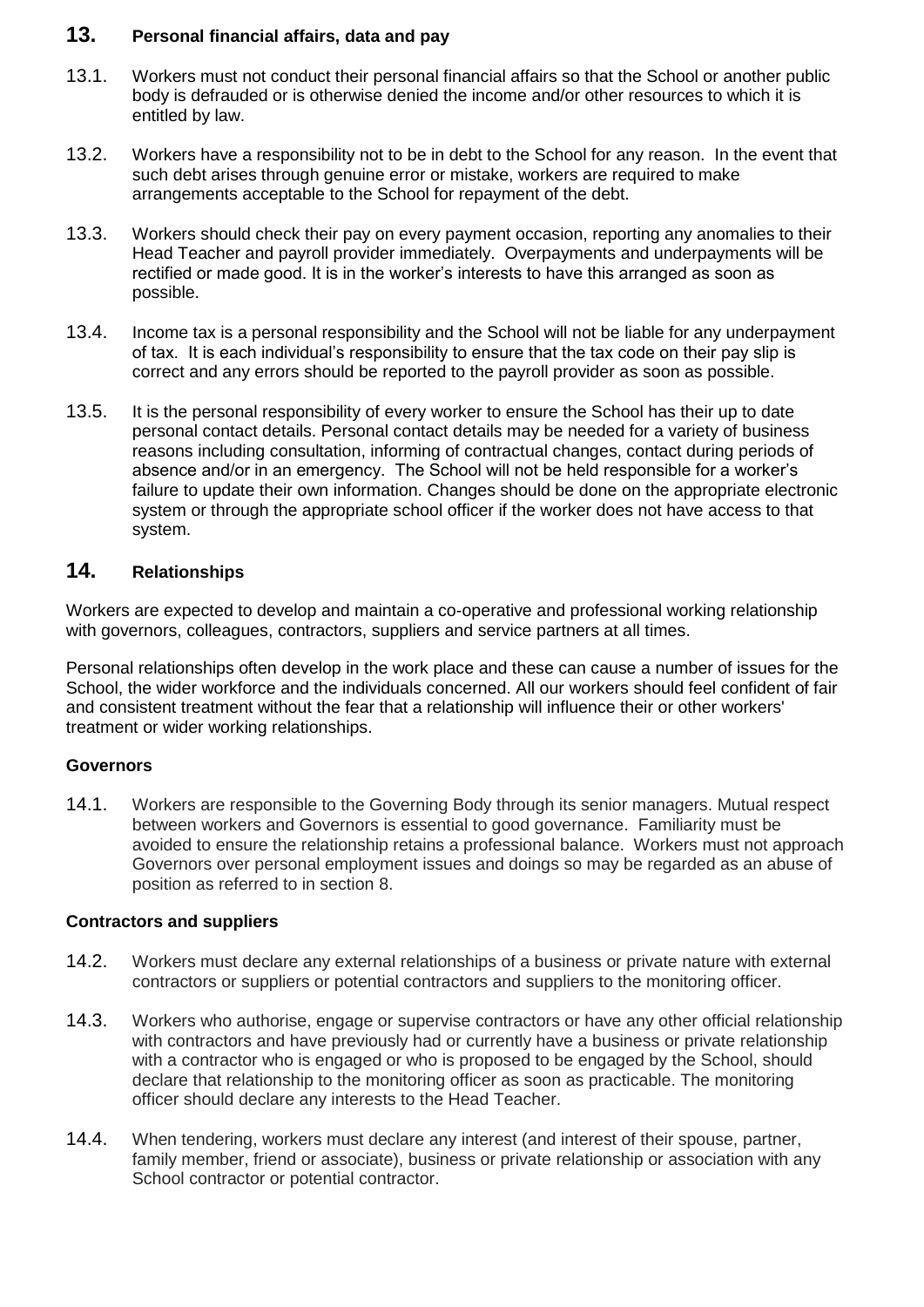#### **Parents, carers, students (service users) and the community**

14.5. Workers should always remember their responsibilities to the community they serve and ensure courteous, efficient and impartial service delivery to all groups and individuals within that community.

Workers must maintain professional boundaries and avoid developing inappropriate personal relationships with service users. In particular, the development of unprofessional personal relationships or friendships with vulnerable service users, such as borrowing and lending money, giving and receiving monetary or extravagant gifts, sexual intimacy, or showing preferential treatment to service users will be regarded as a misuse of position no matter how well intended. In exceptional circumstances, such as where a pupil has to be lent money to cover their fare home, the loan will be acceptable but the worker lending the money must declare it immediately.

#### <span id="page-9-0"></span>**Work colleagues**

Personal relationships (such as family, intimate or close personal friends) between people in the same team, division or department, or between a line manager and one of their team or other person they may have influence over, are potentially problematic and should be avoided where possible, or managed appropriately where it cannot be avoided.

- 14.6. Relatives, spouses, partners or close personal friends are not allowed to be involved in the processes and decisions relating to employment issues, including but not limited to: appointment, performance; discipline; authorising financial payments; determining pay or conditions of employment.
- 14.7. Workers responsible for the appointment of staff must ensure that decisions are based on merit and not on anything other than ability to do the job. Similarly, they must not canvass on behalf of any applicant. If a candidate is known to a worker but is not a relative, spouse, partner or close personal friend, they may sit on the interview panel, but must declare the relationship to other members of the panel prior to the interviews. This applies to the appointment of permanent and temporary staff, including agency workers and consultants.
- 14.8. Workers must declare any personal relationships that exist or develop, in the circumstances detailed in 14.7 and 14.8 above, to the monitoring officer.
- 14.9. Abuse or misuse of a relationship is likely to invoke disciplinary action, which may lead to dismissal.

#### <span id="page-9-1"></span>**15. Gifts and hospitality**

To maintain integrity, reduce vulnerability and comply with the Bribery Act 2010 [\(http://www.bis.gov.uk/anticorruption](http://www.bis.gov.uk/anticorruption) ) the School will not tolerate any form of bribery by, or of, its workers or anybody acting on behalf of the School.

The School's guidance regarding gifts & hospitality (Appendix 3) should be read in conjunction with this code of conduct as there are strict processes for receiving and rejecting offers of gifts and hospitality. The Head Teacher is responsible for deciding individual cases, in conjunction with the Chair of Governors.

- 15.1. All gifts (excluding very small gifts with a value of less than £1) and hospitality offered, whether accepted or refused, must recorded on the School's hospitality register.
- 15.2. It is not permitted for anyone working for the School to receive or give any unauthorised gift, loan, fee, reward or advantage or show favour or disfavour to anyone else, although receipt of end of term gifts may be an exception (Please see Appendix 3, Section c) for further guidance).This applies to workers in their official and personal capacities.
- 15.3. Workers should not accept personal gifts from contractors and outside suppliers, although items of small value such as pens or business diaries may be accepted, but must be recorded. Only with the express authority of the Chair of Governors should hospitality extend beyond these parameters.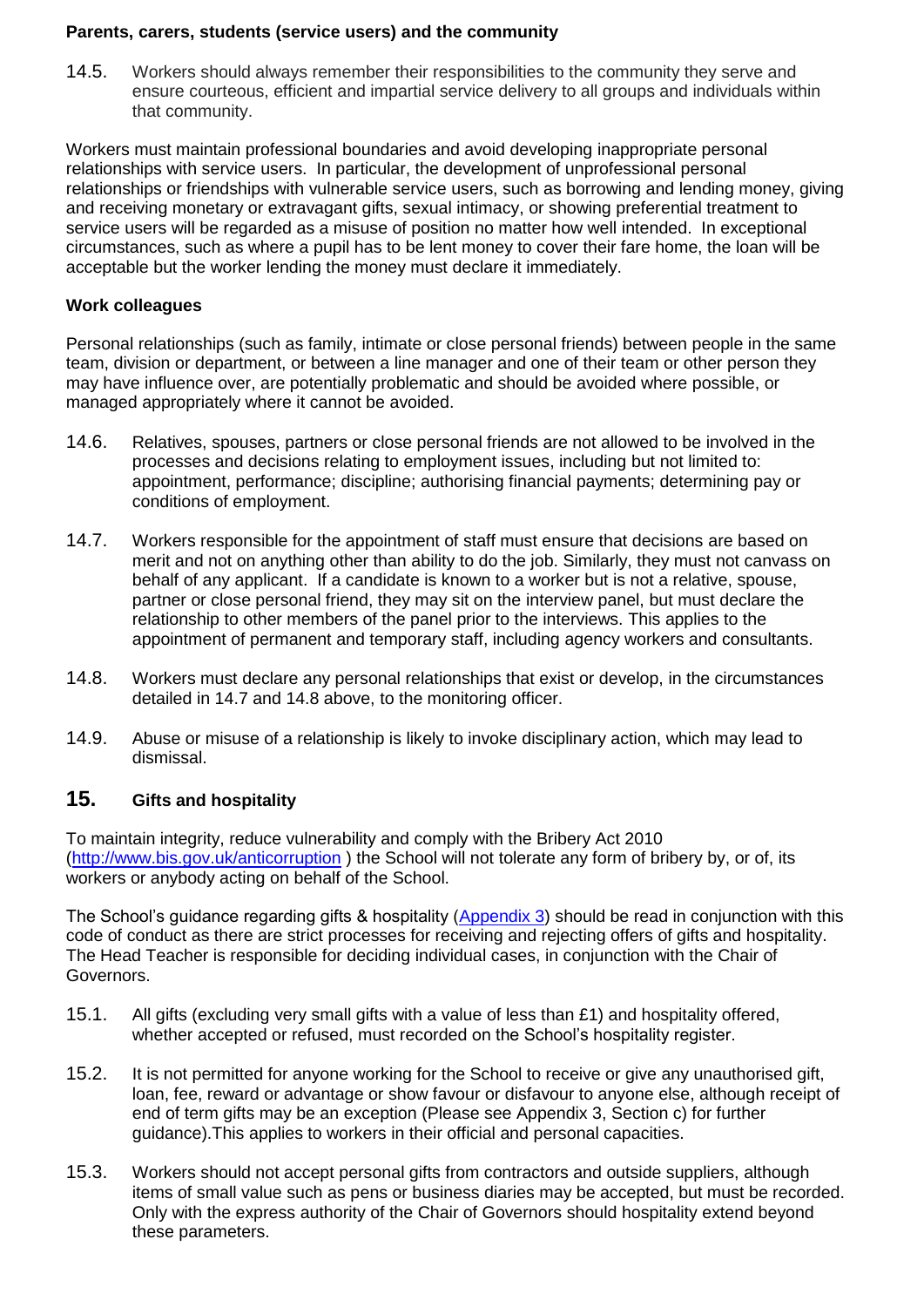- 15.4. If returning or refusing a gift would cause offence, Head Teachers can arrange for it to be received by the School on behalf of the Governing Body and pass the gift(s) to them, to be used for fundraising.
- 15.5. Workers should generally not accept hospitality (e.g. food, drink and business lunches) linked to their employment. In exceptional circumstances and with the prior approval of the Chair of Governors, modest hospitality can be accepted but must be recorded.
- 15.6. Offers of entertainment (e.g. sports events, theatre tickets and hotel accommodation must not be accepted without the express authority of the Chair of Governors.
- 15.7. Where an outside organisation wishes to sponsor an activity by invitation, tender, negotiation or voluntarily, the basic conventions concerning acceptance of gifts and hospitality must apply. If there is any doubt between what is and is not acceptable in terms of gifts or hospitality, the offer should be declined.
- 15.8. Workers providing personal care/support can be particularly vulnerable in this respect. If they are offered any gifts or bequests from students (or students' families) they must inform their Head Teacher. Such items must not be accepted unless the Head Teacher provides prior written approval to do so and should be treated as set out in para.15.3.
- 15.9. Disregarding the School's processes regarding gifts & hospitality is likely to result in disciplinary action which may lead to dismissal.

#### <span id="page-10-0"></span>**16. Business Expenses**

The environmental and cost impact of different modes of transport must be considered when deciding whether to attend off site meetings.

- 16.1. School workers are permitted to claim limited reasonable expenses for certain travel and related costs incurred in the course of their employment as detailed in the School's procedures**.**
- 16.2. Workers are responsible for ensuring that any expenses incurred during the course of their work are kept to a minimum and are authorised in advance unless it is impractical to do so. When travelling by public transport, workers are expected to travel using the cheapest fare available, unless authorised otherwise in advance. Under no circumstances should workers claim for home to work travel.
- 16.3. The standards relating to expenses apply in the same way irrespective of whether the expenses incurred are funded externally.
- 16.4. Workers who are provided with mobile phones or PDAs are responsible for identifying and paying for all call charges relating to any personal use of the equipment.

#### <span id="page-10-1"></span>**17. Alcohol and drugs**

- 17.1. Workers in possession of illegal drugs or using illegal drugs whilst at work will be reported to the police and subject to disciplinary action, which may result in dismissal.
- 17.2. The use of alcohol and/or drugs must not impair the performance of contractual duties and safe, efficient and effective service delivery.
- 17.3. With the exception of work-related events, where provision of alcohol has been authorised, alcohol must not be consumed during working hours.
- 17.4. Alcohol, drugs or substances consumed outside of or during working hours must not affect a worker's ability to do their job or have the potential to damage the School's reputation or the worker's own credibility. Presenting for work with clothing or breath smelling of alcohol or drugs is likely to raise reputational concerns that may lead to disciplinary action.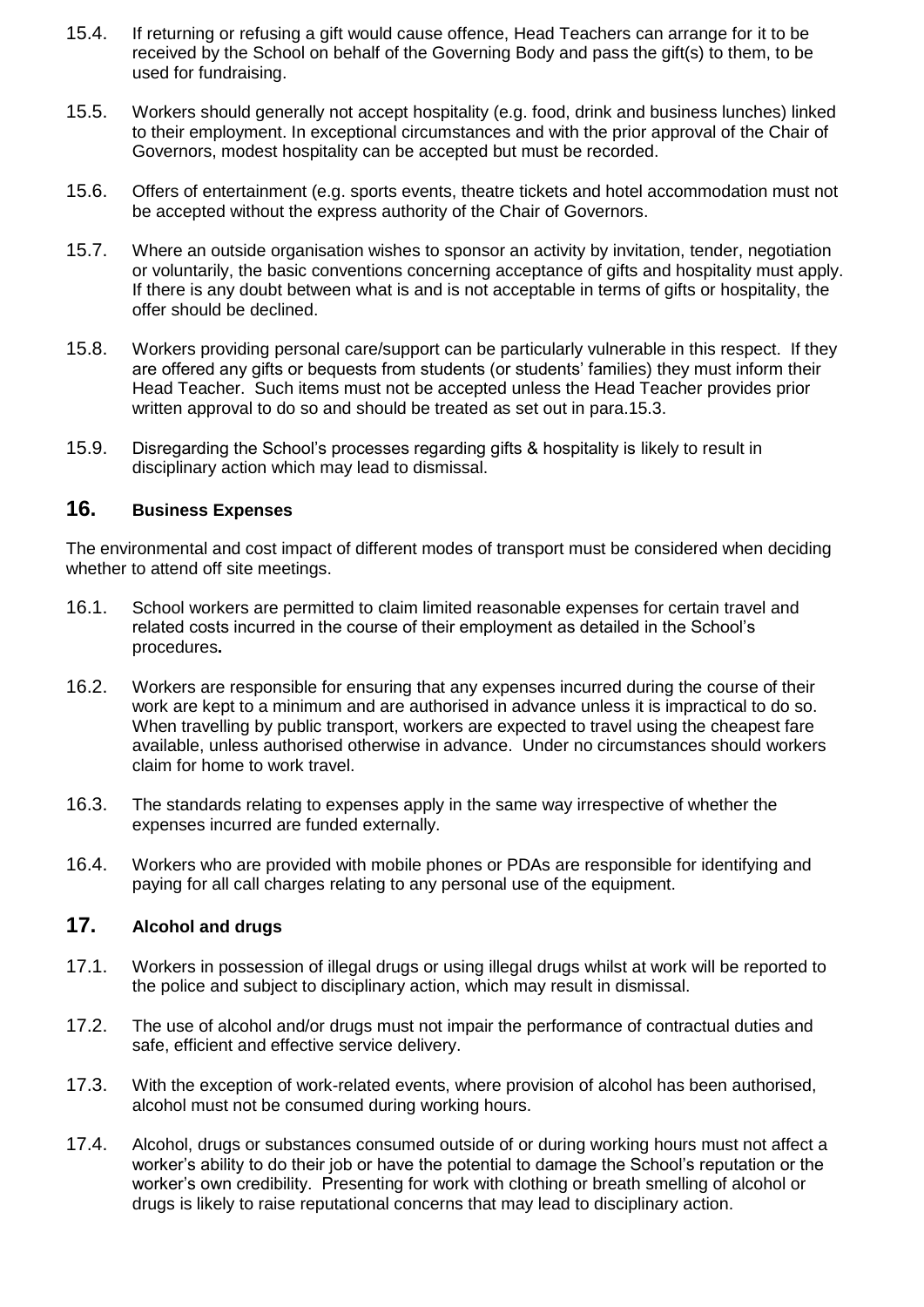- 17.5. Workers deemed to be under the influence of any substance likely to compromise safety or service delivery may be subject to drug and alcohol testing and/or disciplinary action which may result in dismissal.
- 17.6. Workers who suspect a colleague of being under the influence of alcohol and/or drugs at work must report this to their line manager or to a more senior manager if it is their line manager under suspicion.
- <span id="page-11-0"></span>17.7. The Council's drug and alcohol policy aligns with this code of conduct.

#### **18. Additional work**

Off duty hours are the personal concern of individual workers but they should not allow their private interests to take priority over their work interest. Workers should not put themselves in a position where their duty and private interests conflict. Private interests in this regard include activities of a voluntary nature as well as business or recreational interests. This does not preclude tuition outside of school hours.

It is not the intention of the School to prevent workers from undertaking additional employment unless that employment conflicts with or detrimentally affects the School's interests, weakens public confidence in the conduct of the School's business, or affects a worker's ability to undertake their work.

- 18.1. Workers should not undertake outside work related to any matter which is or could be undertaken by the School, without the permission from their Head Teacher.
- 18.2. A worker who wishes to take on any kind of additional work, paid or unpaid, in any capacity, must ensure that:
	- a) Where there is a potential conflict of interest for the School they inform their Head Teacher in writing for assessment.
	- b) their combined working arrangements do not exceed the provisions of the working time regulations for weekly working hours, allow for the daily and weekly rest required by working time regulations or cause other concern in terms of health and safety at work.
	- c) the work does not place them in a position where their School duties and private interests conflict
	- d) the work does not damage public confidence in the School's conduct or business
	- e) the work does not involve being in direct competition with the School for contracts/work
	- f) any potential employer is made aware that they are already employed by the School.

#### <span id="page-11-1"></span>**19. Contact with the media**

Although an open and transparent organisation, the School restricts workers from making public comment on issues relating to the School as they might be deemed to have been made on behalf of the School.

- 19.1. Workers are not allowed to discuss issues with the press or public or disclose information or documents on School business unless expressly authorised to do so by the Head Teacher or the Chair of Governors. Unless authorised to do so, workers must not speak, write or give interviews to the media. If approached by the media, workers should refer the enquiry to the Head Teacher.
- 19.2. The branch secretaries or corporate staff side leads of the recognised trade unions have specific permission to liaise with the media on behalf of their respective trade unions.
- 19.3. School workers should not bring the School's name into disrepute by publicising any material which is against the interests of the School or is defamatory to representatives, Governors, partners, pupils or work colleagues.
- 19.4. The standards set out in this document apply in the same way to information published and comments made through electronic media including email, the internet, social networking sites and blogs, as they do to traditional written media, newspapers, radio and television.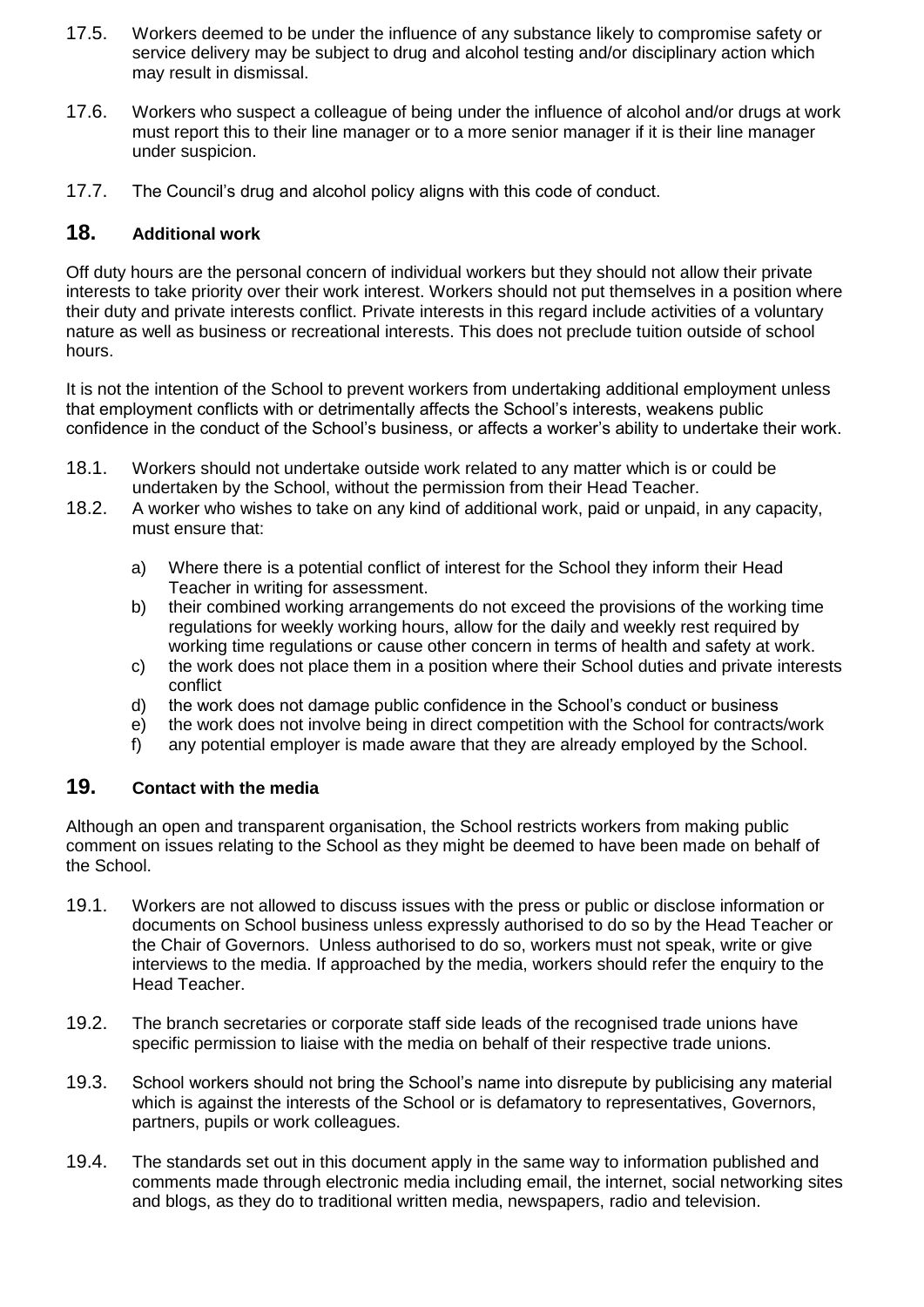#### <span id="page-12-0"></span>**20. Further information**

20.1. If you are in any doubt with regard to the provisions of this code and how they apply in any particular situation, you should seek advice from your Head Teacher or the Chair of Governors.

#### **Policy of Equality Statement**

The Board of Governors and School is committed to a policy of equality and aims to ensure that no employee, job applicant, pupil or other member of the school community is treated less favourably on grounds of sex, race, colour, ethnic or national origin, marital status, age, sexual orientation, disability or religious belief.

**Date: Summer Term 2019**

**Review Date: Summer Term 2021**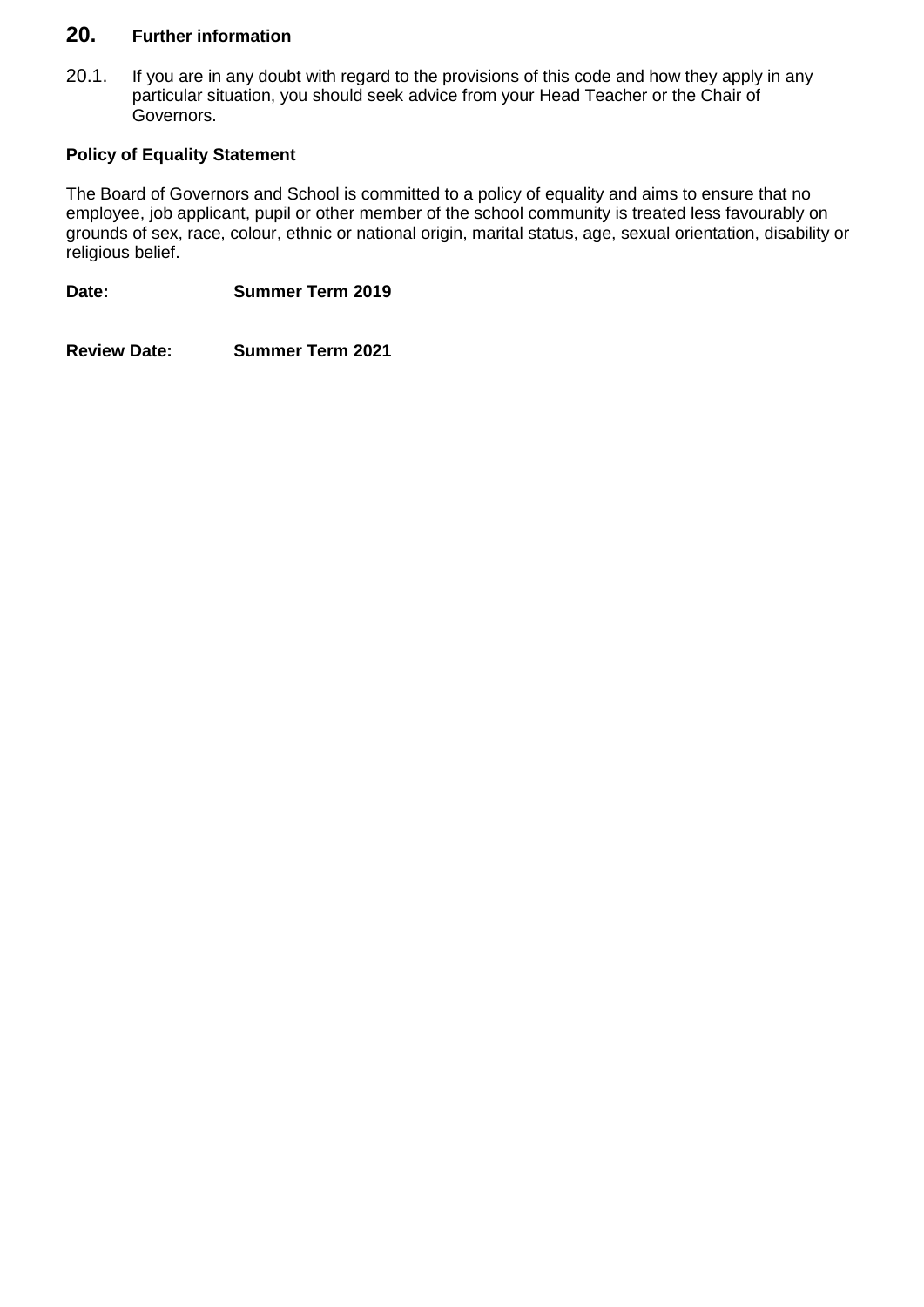#### <span id="page-13-0"></span>*Appendix 1: Standards of Behaviour*

#### **Standards of behaviour**

All School workers are required to be aware of the School's equalities and diversity policies and to comply with and implement them in all aspects of their work.

All workers, volunteers and customers are entitled:

- to be treated with dignity, respect, courtesy and fairness
- not to be bullied, harassed or victimised
- not to experience any form of unlawful discrimination

The School will not tolerate unfair, offensive or unlawful discriminatory behaviour or bullying. Workers must not engage in such behaviour, which may be regarded as a serious disciplinary offence which could lead to dismissal.

#### **Discrimination and offensive behaviour**

By law people are protected from discrimination on the grounds of protected characteristics listed in the Equality Act 2010:

- race
- sex
- disability (or because of something connected to a disability)
- religion or belief
- age
- sexual orientation
- gender reassignment
- pregnancy or maternity
- being married or in a civil partnership

Discrimination can take a number of different forms:

- Treating a person **worse** than another person because of a protected characteristic (this is called **direct discrimination**).
- Doing something which has (or would have) a worse impact on a person and on other people who share a particular protected characteristic than it has on people who do not have the same characteristic. This form of discrimination may not be unlawful if it can be shown to be **objectively justified**.
- Treating a person **unfavourably** because of something connected to their disability where you cannot show that what you are doing is **objectively justified**. This is called **discrimination arising from disability**.
- Treating a person worse than another person because they are **associated with** a person who has a protected characteristic.
- Treating a person worse than another person because you think they have a protected characteristic (**perception**).
- Treating a person badly or **victimising** them because they have complained about discrimination or helped someone else complain or have done anything to uphold their own or someone else's equality law rights.

**Harassment**: often related to bullying, this is unwanted behaviour towards another person, that: has the effect of violating that person's dignity or creating for that person an intimidating, hostile, degrading, humiliating or offensive environment.

The unwanted behaviour may be related to a protected characteristic or be of a sexual nature. It may also be less favourable treatment because of submission to or rejection of previous sex or gender reassignment harassment.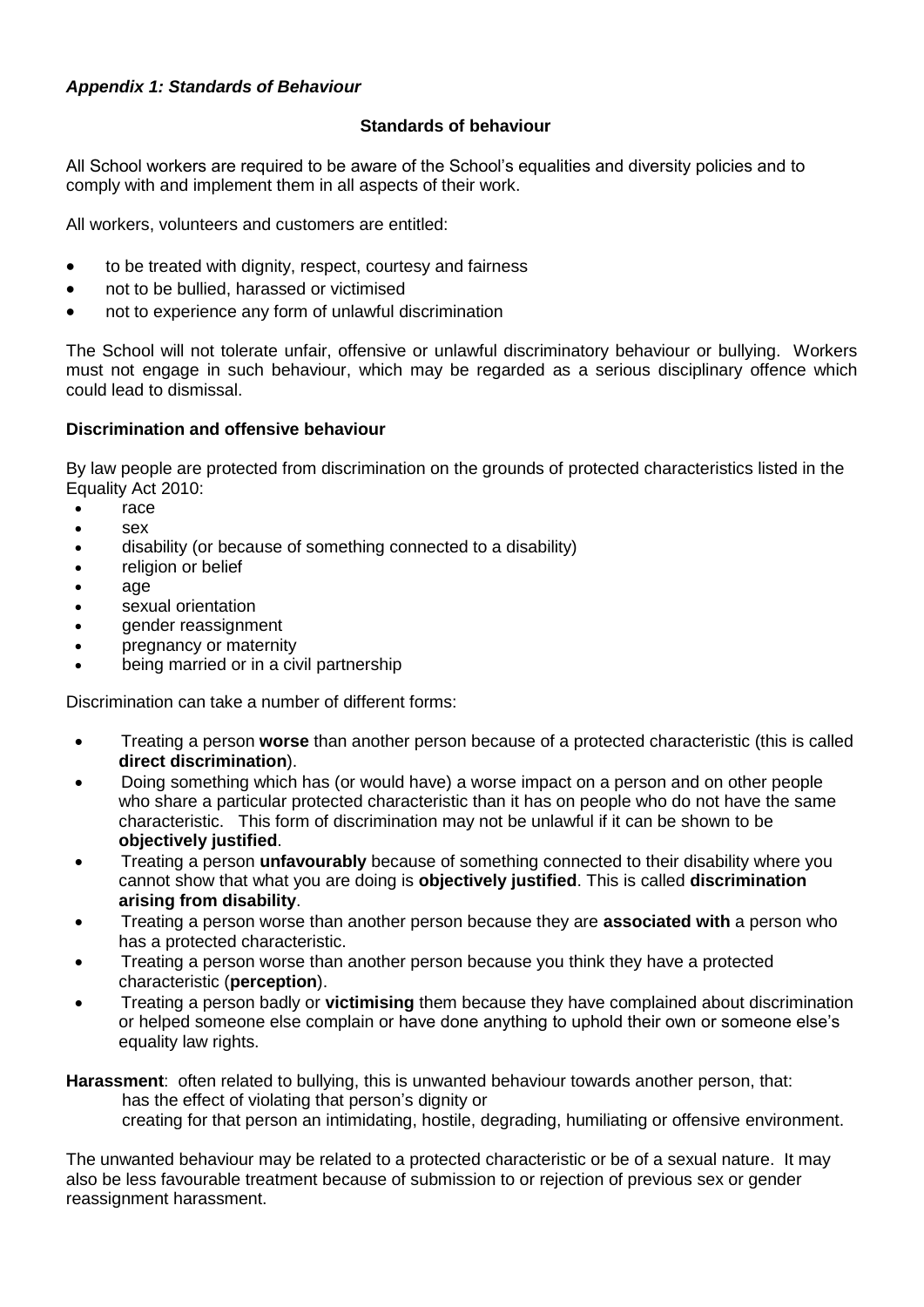Any unwanted, unwelcomed and unreciprocated behaviour which undermines a person's dignity/feelings at work is unacceptable to the School. This includes behaviour which might unreasonably threaten a person's job security or promotion prospects or create an intimidating working environment.

If any behaviour towards a person working for the School from another person at work including a customer, Governor or contractor has overtones which the recipient reasonably finds offensive, the recipient has the right to have it stopped.

Unacceptable behaviour can take many different forms and can range from physical attack to more subtle conduct. It includes: actions, jokes, or suggestions which might create a stressful working environment and; the production, distribution, display or communication and discussion of material such as books, posters, magazines, newspaper articles, photographs, videos, computer generated imagery etc which may give rise to offence.

Unacceptable behaviour does not include legitimate actions by a manager to encourage a worker to perform their duties or manage their performance. It also excludes legitimate actions taken within disciplinary or other formal procedures. It does not exclude persons in authority who use their position to bully, abuse or harass others, or who assume a threatening or intimidating management style.

There is no definitive explanation of what constitutes offensive behaviour. The effect it has on the recipient is what defines it as offensive. This following list can therefore only be used as a guide to help workers understand what behaviour could be deemed offensive, whether it is intentional or not. The examples are indicative and not exhaustive.

| <b>Type</b>                           | <b>Description</b>                                                                                                                                                                                                                                                  | <b>Examples</b>                                                                                                                                                                                                                                                                                                                                                                                        |
|---------------------------------------|---------------------------------------------------------------------------------------------------------------------------------------------------------------------------------------------------------------------------------------------------------------------|--------------------------------------------------------------------------------------------------------------------------------------------------------------------------------------------------------------------------------------------------------------------------------------------------------------------------------------------------------------------------------------------------------|
| <b>Sexual harassment</b>              | Unwelcome sexual advances,<br>requests for sexual favours or<br>other conduct of a sexual nature<br>which makes the recipient feel<br>threatened or compromised.<br>This means any harassing<br>conduct based on gender or<br>sexuality.                            | Gestures, leering, getting too close, hanging pin-<br>ups, bringing in offensive publications, writing<br>offensive letters or memos, giving unwanted gifts,<br>using suggestive language, making unwanted<br>propositions, telling sexually explicit jokes, using<br>affectionate names, asking personal questions,<br>groping, touching, using innuendos, indecent<br>exposure and/or screen savers. |
| <b>Racial harassment</b>              | Derogatory remarks, racially<br>explicit statements, graffiti, jokes<br>or any other action of a racist<br>nature which results in the<br>recipient(s) feeling threatened or<br>compromised.                                                                        | Gestures, facial expressions, offensive<br>publications, graffiti, threats, racial abuse, racist<br>jokes, nicknames, labels, assault.                                                                                                                                                                                                                                                                 |
| <b>Disability</b><br>harassment       | Derogatory remarks, staring,<br>mimicking, invasive personal<br>questions, ostracising or<br>patronising which is directed at<br>any individual with a disability,<br>or groups of disabled people,<br>which results in their feeling<br>threatened or compromised. | Mimicking, ignoring wishes or feelings, ostracising,<br>staring, laughing at a disability, copying a speech<br>impairment, inappropriate terminology (e.g. cripple<br>or spastic, personal questions, jokes, patronising<br>comments, nicknames, unwanted moving of a<br>wheelchair, hiding a disability aid, touching a<br>visually impaired person.                                                  |
| <b>Religious belief</b><br>harassment | Behaviour which fails to<br>acknowledge and respect the<br>rights or needs have people's<br>religious beliefs or practices.                                                                                                                                         | Mimicking, staring, drawing offensive symbols,<br>hanging offensive images, making fun of headgear<br>(e.g. skull cap, turban, hijab) criticism for taking<br>religious holidays off, offensive name calling,<br>assault, removing religious objects.                                                                                                                                                  |
| <b>Equality-related</b><br>conflict   | The School recognises that<br>people have the right to hold<br>different religions and beliefs<br>and will make reasonable<br>provisions to help employees<br>practice their religion or belief                                                                     | An employee shares a workstation with a gay man<br>who openly discusses his lifestyle and relationship<br>with another man. The employee requests to move<br>on the basis that her religion regards such<br>behaviour as sinful and contrary to the laws of her<br>God. Such a request may be perceived as                                                                                             |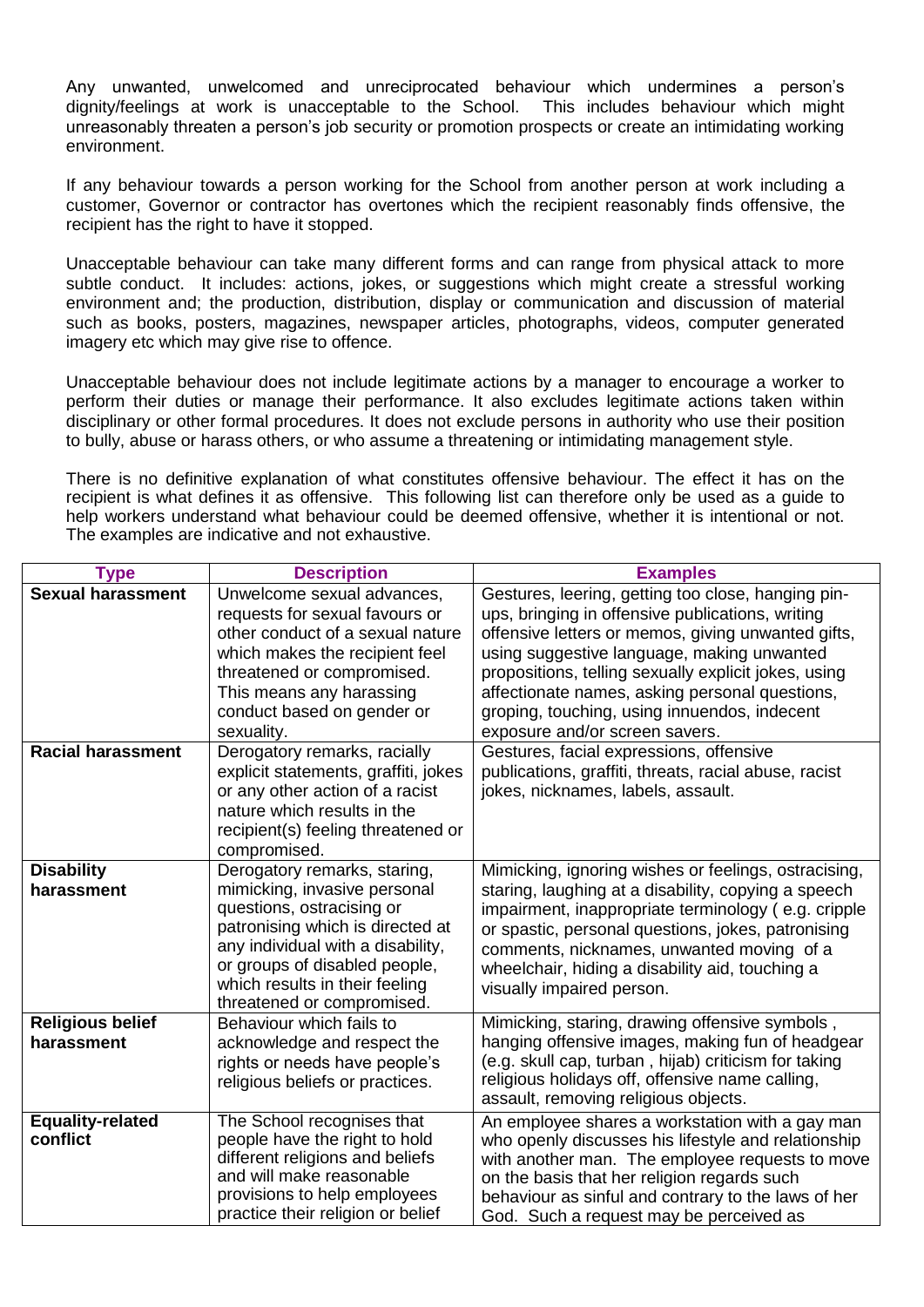| <b>Type</b>               | <b>Description</b>                                              | <b>Examples</b>                                                               |
|---------------------------|-----------------------------------------------------------------|-------------------------------------------------------------------------------|
|                           | e.g. through flexible working                                   | offensive towards the gay man.                                                |
|                           | hours and providing a quiet area                                |                                                                               |
|                           | for prayer.                                                     | Some individuals may be guided by their religion or                           |
|                           | Practicing a religion or belief at                              | culture not to shake hands as a greeting. To avoid                            |
|                           | work in a way that may cause                                    | causing offence individuals should ensure that they                           |
|                           | offence or treats people                                        | greet all people in the workplace in the same way,                            |
|                           | differently because of their                                    | irrespective of their race, gender, age, religion,<br>sexual orientation etc. |
|                           | protected characteristic is                                     |                                                                               |
|                           | unacceptable and may also be                                    | A counsellor declines to provide a service to a                               |
|                           | unlawful.                                                       | same-sex couple on the grounds that such                                      |
|                           |                                                                 | relationships are immoral according to his religion.                          |
|                           |                                                                 | Such behaviour conflicts with the Council's                                   |
|                           |                                                                 | statutory duty to eliminate discrimination and                                |
|                           |                                                                 | promote equality and is not acceptable.                                       |
| Age harassment            | Ridiculing or demeaning                                         | Mimicking, excluding from social                                              |
|                           | behaviour focused towards                                       | functions/information, making fun of age,                                     |
|                           | people because of their age                                     | questioning ability, setting unrealistic challenges,                          |
|                           |                                                                 | deliberate body contact.                                                      |
| <b>Sexuality</b>          | Behaviour which condemns or                                     | Offensive letters/memos, threats, insults, jokes or                           |
| harassment                | ridicules people because of their                               | comments, personal questions, gestures, starting                              |
|                           | sexuality                                                       | fights, deliberate body contact, practical jokes,<br>verbal abuse.            |
| <b>Harassment related</b> | Behaviour which condemns or                                     | A transsexual woman is subjected to offensive                                 |
| to gender                 | ridicules people because of their                               | 'banter' at work, relating to her gender                                      |
| reassignment              | gender reassignment                                             | reassignment. This creates a hostile and offensive                            |
|                           |                                                                 | atmosphere for her, and is likely to be harassment.                           |
| <b>Bullying/Singling</b>  | Bullying often results from a                                   | Ostracising/freezing out, withholding essential                               |
| out                       | misuse of management power,                                     | information, resources or training, setting                                   |
|                           | but it can also be the misuse of                                | impossible tasks, needlessly changing priorities or                           |
|                           | any form of individual power,                                   | objectives, unreasonable allocation of duties,                                |
|                           | such as physical strength,<br>personality or age, or collective | deliberate wrongful attribution of blame, shouting,<br>swearing, abuse,       |
|                           | power through strength of                                       | nicknames, malicious gossip, public reprimanding                              |
|                           | numbers. More than a strong or                                  | or humiliation, belittling or patronising comments,                           |
|                           | authoritarian management style,                                 | persistent reminders of past failures, unnecessary                            |
|                           | it is destructive rather than                                   | phone calls to someone's home, hitting or grabbing                            |
|                           | constructive, it is criticism of a                              | a person, pushing, jostling,                                                  |
|                           | person rather than their                                        | practical jokes, initiation ceremonies,                                       |
|                           | mistakes, it publicly humiliates                                | damaging or stealing property.                                                |
|                           | rather than privately corrects<br>them and it results in them   |                                                                               |
|                           | feeling threatened or                                           |                                                                               |
|                           | compromised.                                                    |                                                                               |
| <b>Victimisation</b>      | Where a person is treated less                                  | worker helps a colleague with a<br>sexual<br>A                                |
|                           | favourably than another                                         | harassment complaint against another worker.                                  |
|                           | because he/she has brought                                      | Because of this, their manager marks them down at                             |
|                           | proceedings, given evidence or                                  | their annual appraisal on the basis they are 'not                             |
|                           | information, rejected advances                                  | very loyal'.                                                                  |
|                           | or complained about the                                         |                                                                               |
|                           | behaviour of someone who has                                    |                                                                               |
|                           | been harassing, discriminating                                  |                                                                               |
|                           | against, or in some other way                                   |                                                                               |
|                           | intimidating them.                                              |                                                                               |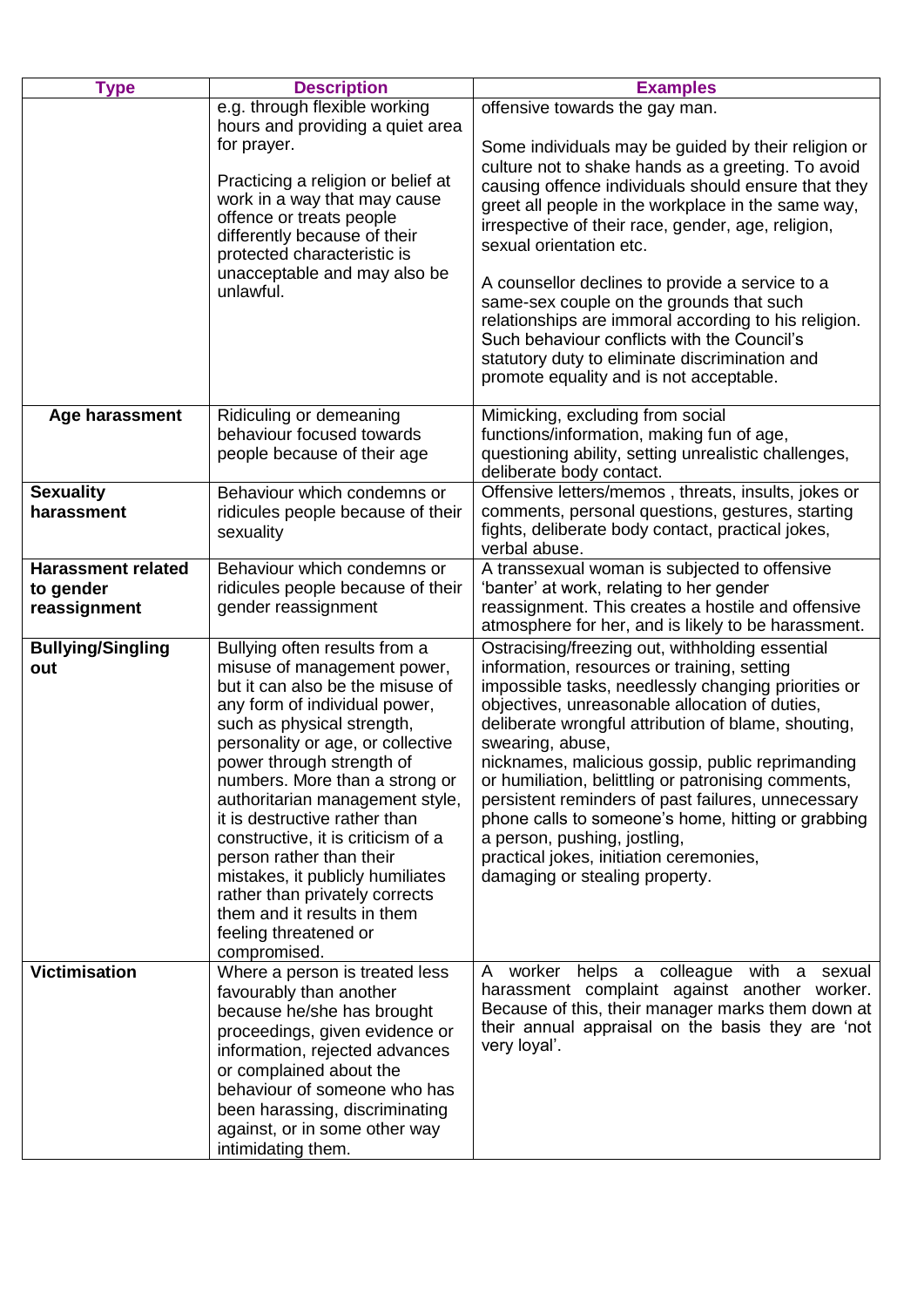#### **How to Complain**

If a worker is personally subject to or witness behaviour which is against the School's standards of behaviour they should discuss this with the person concerned to try to resolve the issue informally. If a worker feels that informal resolution is not possible or appropriate they may raise a formal complaint can be raised via the School's grievance procedure. The complaint will be investigated and disciplinary action taken if the allegation is proven.

If a worker witnesses behaviour which is against the School's standards of behaviour they should initially try to resolve the matter informally with the person concerned. If they do not feel that informal resolution is possible or appropriate they should raise the matter with a senior manager such as the Head Teacher.

#### **Responsibilities**

#### **It is the School's responsibility to :**

 review, revise and ensure implementation and monitoring of policies and procedures

#### **It is Governors' responsibility to:**

- support the principles and practice of equality and diversity policies
- ensure that School services are available to all members of the community
- treat all workers and customers with dignity and respect
- ensure the School's commitments are communicated effectively
- ensure that senior management observes its responsibilities in that behaviour towards staff at all levels does not involve any form of harassment or discrimination.
- arrange for provision of specialist advice and training for managers and staff at all levels
- ensure that the School has equalities and diversity policies and set guidelines for the implementation and operation of those policies.

#### **It is the Head Teachers' responsibility to ensure that :**

- the School's commitment to equalities and diversity is communicated
- that they and their staff comply with the School's standards of behaviour
- all managers apply policies and practices fairly and consistently
- services provided are available to all members of the community
- speedy and appropriate action is taken to deal with offensive behaviour

#### **It is all workers' responsibility to:**

- understand what the standards of behaviour require of them
- make sure that their own conduct does not cause offence or misunderstanding
- stand up to behaviour that they find unacceptable
- support colleagues who are being harassed, bullied, victimised, or being discriminated against

#### **It is all managers' responsibility to:**

- treat all workers and customers with dignity and respect and be alert to, and correct, unacceptable behaviour within the workplace
- ensure that all workers and volunteers are aware of the standards of behaviour required of them and know how to raise issues
- support workers if they witness unacceptable behaviour by customers by explaining politely but firmly that such behaviour is unacceptable
- deal with any complaints or allegations which come to their attention appropriately, effectively and confidentially, respecting the rights of all relevant parties
- ensure that complainants are not victimised or retaliated against for complaining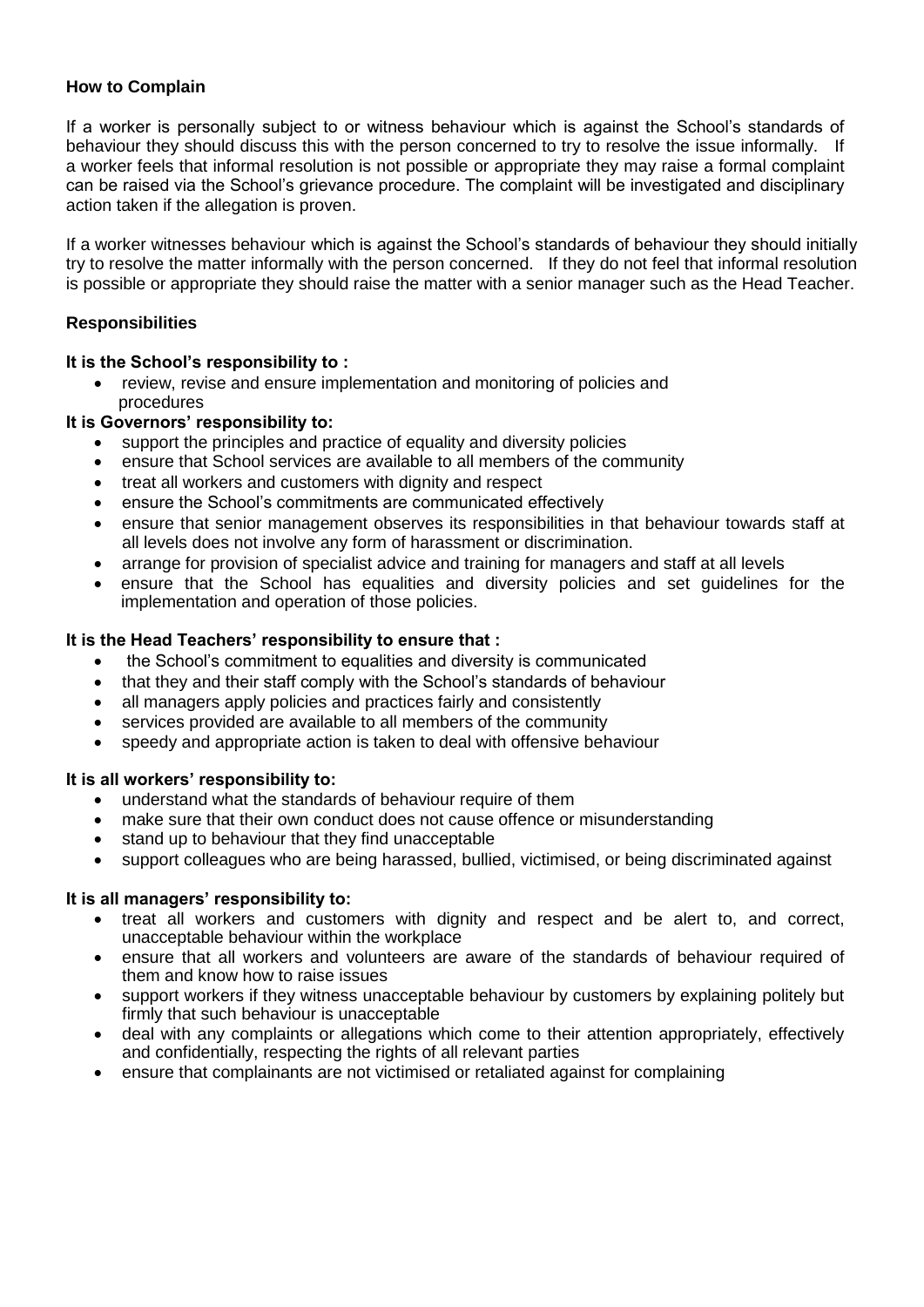#### <span id="page-17-0"></span>*Appendix 2 – A***cceptable standards of appearance at work**

#### **Overview**

As a representative of the School, a worker's appearance impacts on the School's image. Inappropriate dress can suggest that workers have little regard for their service delivery or their customers; consideration should always be given to public perception.

The School imposes a particular style of dress only where protective clothing and uniforms are required. Whilst there is no desire to impose a style of dress elsewhere, standards appropriate to the effective delivery of our services are necessary.

The School recognises that it employs workers from a wide range of backgrounds, cultures, ages and tastes, who wish to exercise choice in the way they dress. The School accepts that adjustments may sometimes be necessary due to health, cultural or religious considerations.

#### **Scope**

- 1. This standard applies to all those working for the School (employees, agency and interim staff, consultants, partners, contractors, Governors and volunteers), including those who do not frequently meet the public. Those required to wear uniforms or protective clothing are equally required to comply.
- 2. It is recognised that conventional business dress may not be appropriate to the School environment. As such, the Governing Body expect the standards outlined below to be maintained by all staff.
- 3. This standard forms part of the contract of employment so must be adhered to. An inappropriately dressed worker may be sent home to change. Repeated breaches of the standard may lead to disciplinary action being taken. Workers who are sent home to change will be deducted pay for the time taken to do this, subject to the application of the disciplinary procedure.
- 4. Workers may follow the traditions of their cultural/ethnic/religious background provided they are safe and appropriate to the job.

#### **Standards of appearance and dress applicable to all workers at all times**

- a high standard of cleanliness and personal hygiene
- a standard of dress which promotes the professionalism of the organisation and is appropriate for the work being carried out
- School name/I.D. badge worn visibly at all times, as directed by the Head Teacher.

#### **Workers who are required to wear uniforms or protective clothing**

- Only uniforms or protective clothing issued by the School may be worn. No substitutes are to be made. Any alterations for religious or health reasons must be agreed with the line manager and must be compatible with the colour and style of the uniform as well as offering the same level of protection.
- It is the duty of each worker to keep all items of their own uniform and protective clothing clean, pressed and in good repair.
- Workers must not allow anyone else to wear their uniform and/or protective clothing and must return all items when they leave the School.
- The uniform/protective clothing must not be worn outside work hours, except when travelling directly to and from work.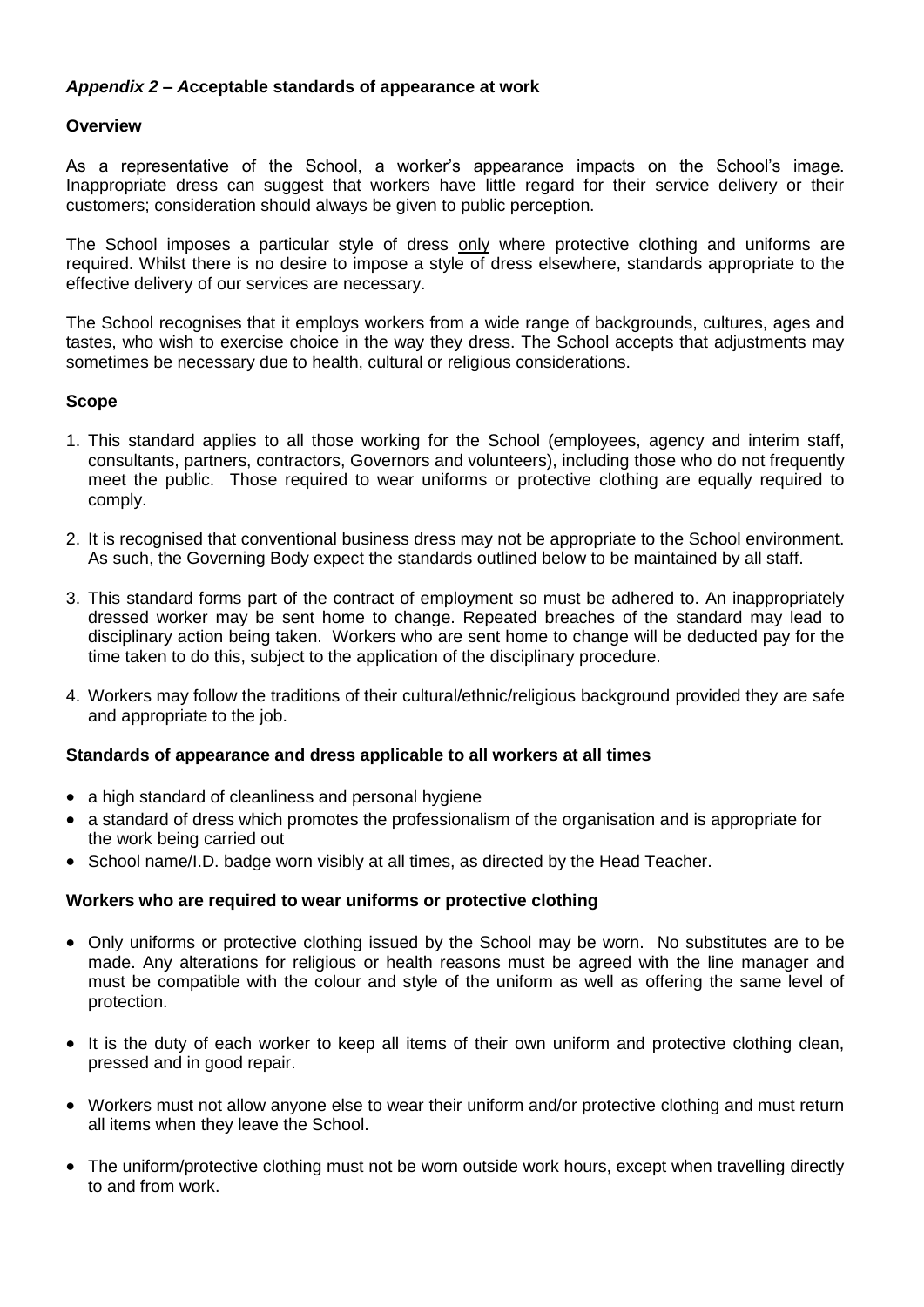- Managers are responsible for ensuring that replacement of uniform/protective clothing is made available when given reasonable notice.
- Breaches are likely to lead to the worker being sent home to change into their correct uniform/collect their protective clothing. This is likely to be unpaid time and disciplinary action will be considered (see also paragraph 3 above)

#### **Workers who are not required to wear uniforms or protective clothing**

- The standard allows for both formal and informal business dress.
- The choice of formal or informal business dress should be made by each worker according to the requirements of each working day.
- There will be occasions when formal business attire is required for some workers. For example, when meeting visitors/representatives from other organisations. This does not necessarily mean a suit but does mean smart business- attire.
- Suitable footwear is to be worn.
- Whilst the School wishes to be flexible, the following are examples of items which are **not considered acceptable**:
	- shorts or very short skirts/dresses
	- cropped tops which expose the midriff
	- low cut or strappy dresses or tops
	- any clothing bearing political or potentially offensive messages or logos
	- clothing with rips/tears
	- beachwear such as vest tops, flip-flops and shorts

It may be acceptable in some circumstances for casual clothing and/or sportswear to be worn at work, for example:

- staff who are primarily engaged as Sports Instructors or to teach PE.
- staff who are delivering, or assisting in the delivery of, a PE lesson.
- when attending work social events or preparing for accommodation moves/housekeeping.
- when participating in exercise before and/or during the working day, bringing a change of clothing, as appropriate.
- where there is a local agreement that casual clothing and/or sportswear improves accessibility with service users.
- when attending some off site training courses
- where there is a local agreement to allow periodic 'dress down' days in the workplace

#### *If in doubt, check with your manager what is acceptable.*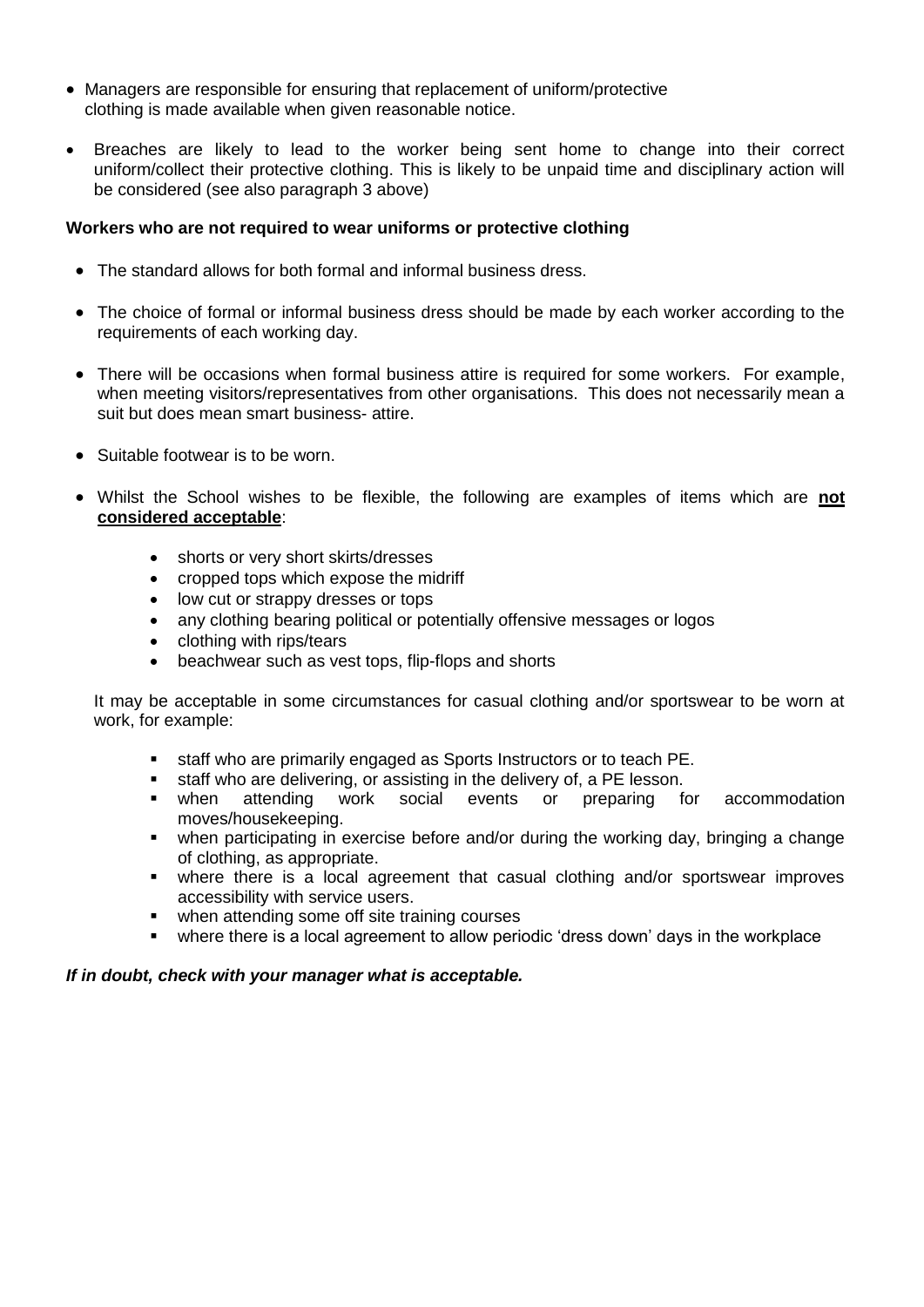#### <span id="page-19-0"></span>*Appendix 3 –* **GUIDANCE REGARDING GIFTS, HOSPITALITY AND ENTERTAINMENT**

The Code of Conduct (the Code) for School staff sets out the standards of conduct expected of School staff in their business activities and in the link between work and their private lives. It incorporates legislation and good practice setting standards of behaviour and integrity for School employees.

These procedures are mandatory and apply to all staff, volunteers, interims and agency staff. The procedures should be read in conjunction with the Code of Conduct and the Council's Anti-Bribery Policy.

#### **What is a gift, hospitality or entertainment?**

This includes a gift, hospitality or entertainment (including invitations to cultural and sporting events), monetary or otherwise, provided to any School worker (either directly or to a spouse, partner or family member) as a result of them being a School worker. This includes, but is not limited to:

- Goods and other items:
- Services:
- Attendance at cultural, sporting and other events;
- Meals, drinks and other hospitality; and
- Accommodation.

Some exceptions do exist, such as items provided at conferences that are provided to all delegates; **however, where staff are unsure whether an exception may apply, the Code requires that the offer be declined**.

Where clarification is required this should be sought from the School's monitoring officer.

#### **General steps**

If you are offered gifts, hospitality or entertainment, whether accepted, refused or returned the following steps are required to be taken:

#### **1) Accept, reject or return the gift and hospitality**

The Code of Conduct states that as a general principle hospitality or entertainment of any sort should not be accepted and that you should not accept **significant** personal gifts.

**a) Entertainment** (e.g. sports events, theatre tickets and hotel accommodation)

This should not be accepted. Any exceptions are likely to be rare and will require the prior express approval of the Chair of Governors, based on the submission of a business case showing a clear benefit to the School.

#### **b) Hospitality**

The Code of Conduct states that, as a general principle, hospitality should not be accepted. The Code does allow for modest hospitality\* to be accepted in two circumstances, namely:

Where the hospitality is funded by a professional or voluntary group and in the latter case is part of the life of the community

Where there is an existing business relationship with a contractor and a modest business or working meal is offered as part of that relationship.

Where hospitality is accepted this should wherever possible be approved in advance by your Chair of Governors and should be recorded within the Hospitality Register.

\**For the purposes of the Code it is considered that hospitality of less than £35 per head in value could be considered modest. This limit might be exceeded at awards ceremonies, conferences or similar public sector events which should be attended only with prior approval of your Chair of Governors and where relevant to School business. Such cases must still be recorded in the register whether accepted or not.* 

Only with the express written authority of the Chair of Governors should hospitality go beyond this and great care should be taken that no hospitality is accepted when purchasing decisions are under consideration.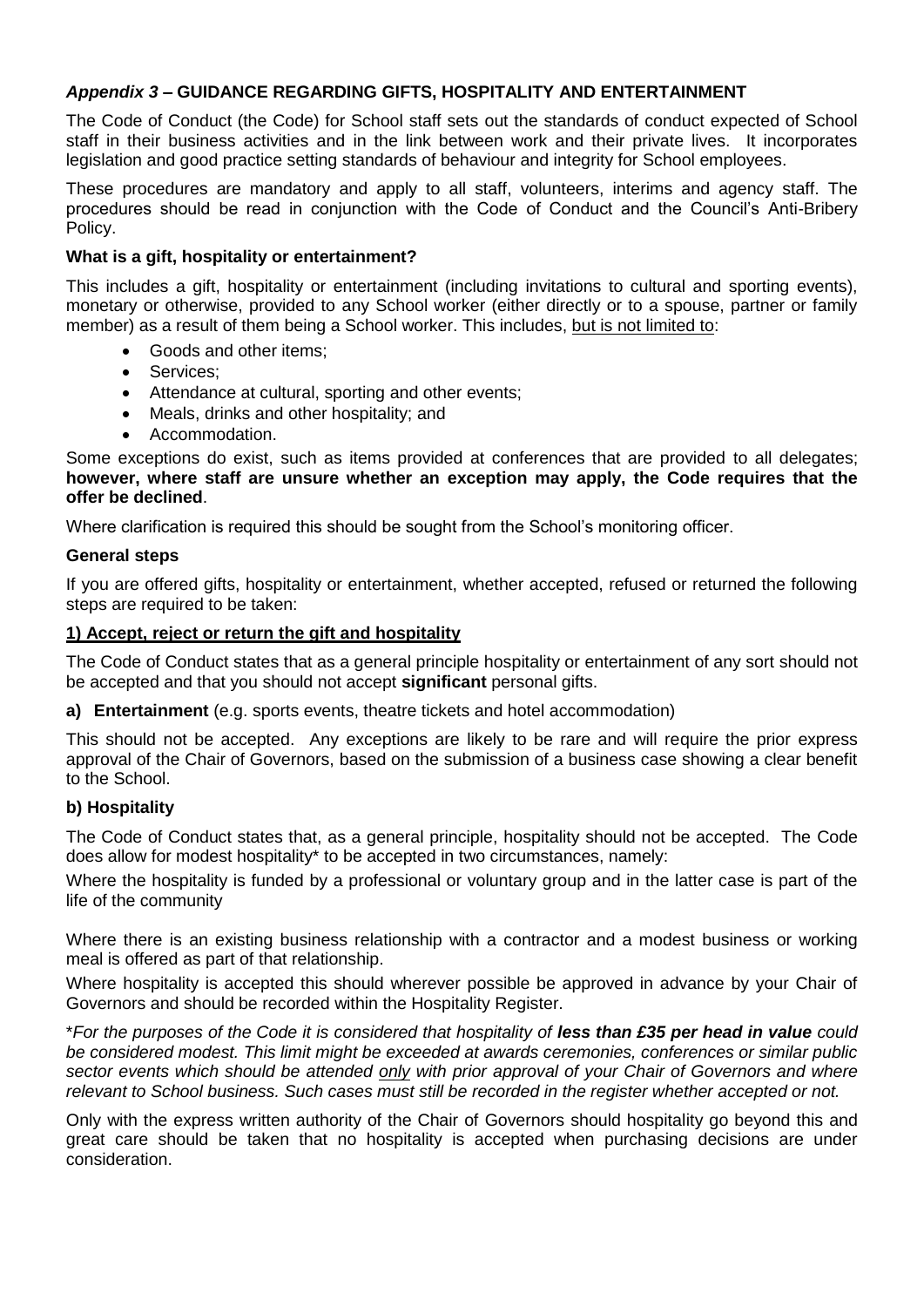#### **c) Gifts**

The Code states that you should not accept significant personal gifts. Gifts of alcohol should not be accepted except in the circumstances detailed below regarding the end of term.

The exception to this is at the end of term, when it is recognised that it is common for parents/carers/students to give gifts to staff, as a sign of appreciation. In these circumstances a gift of alcohol (e.g. a bottle of wine) may be accepted but must be recorded in the Hospitality Register and should only be consumed in circumstances compliant with 17.3 of the code of conduct.

Items of small value, considered for the purposes of the Code to be of **less than £10 estimated retail value**, may be accepted (including those which incorporate the supplier's logo in some form or another) but must be recorded in the Hospitality Register.

**Collective gifts** - These can occur when a person is unwell, reaches a particular milestone, or is leaving the school. In such circumstances the retail value of a gift may exceed the limits defined in this Code but must be recorded in the Gift Register as a collective gift.

Exceptionally, if returning a gift would cause offence, your Head Teacher can arrange for it to be received by the School and passed to the Governing Body, to be used for fundraising.

For these purposes, 'Gifts' and their value limits **do not** include tickets to events. These are considered to be Entertainment as described in 1a) above.

Where items are returned it is good practice to make a proper record of the date and method of return.

#### **2) Record the item within the School's Hospitality Register**

The Code requires that the School keep records of all gifts\*, hospitality and entertainment offered **whether accepted or refused** - in a Register and that staff are required to make themselves aware of who is responsible for maintaining the Register. Staff must report all offers of gifts, hospitality or entertainment made to them so that they can be included on the Register.

In order to record the item within the register, staff should complete the 'Record of Gifts, Hospitality & Entertainment Offered and/or Received' [pro-forma](file:///C:/Documents%20and%20Settings/364179/Local%20Settings/Temporary%20Internet%20Files/OLK5/Gift%20and%20Hospitality%20Pro%20Forma.doc) (or record all the required information in an e-mail) and submit this to the officer responsible for the School's Hospitality Register.

All of the required information must be provided, including the business reason for any acceptance. The business outcome achieved must also be recorded, but this can only be done retrospectively. After approval by your Head Teacher this form can be submitted electronically or in paper copy to the person maintaining the register. This should be submitted in advance if possible and if not, within one week of the offer being made.

Where multiple offers of gifts, hospitality or entertainment are made, these should all be recorded. The record should clearly identify each separate offer and the dates of these offers.

\* *As previous stated, very small gifts with a value of less than £1 do not need to be recorded on the School's gift/hospitality register.*

#### **3) Obtain the relevant approval**

Before anything is accepted it must be appropriately approved. In most instances approval by your Head Teacher is acceptable; however, in certain instances express approval from the Chair of Governors is necessary, e.g. where the staff member in receipt of an offer of entertainment is a member of the Senior Leadership Team. The Chair of Governors should consult the relevant committee of the Governing Body before accepting any entertainment for him/herself.

**Please Note -** Where gifts and hospitality are returned or refused staff are still required to enter the relevant details in the Register even though approval has not been necessary.

#### **Other issues**

i) Maintenance of the Hospitality Register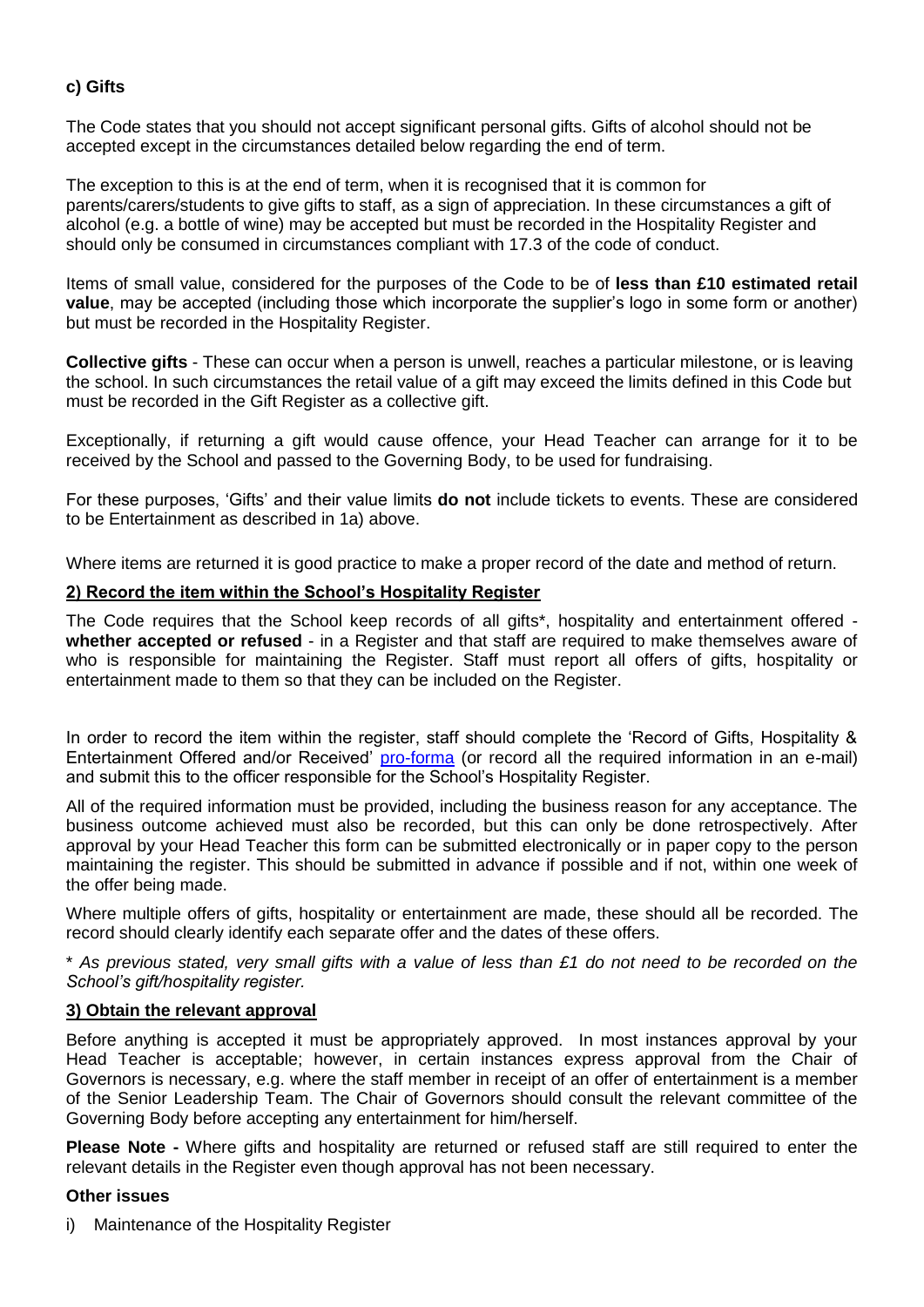A designated officer of the school will maintain the Hospitality Register for your School. In order to ensure compliance with the data protection regulations and to protect the identities of officers making declarations the Register is required to be securely held.

ii) Review of the Register – The Gifts and Hospitality Register must be reviewed by the relevant committee of the Governing Body, at least every term. This review should be evidenced by a signature and should be dated.

The Register will be available for inspection by auditors and authorised officers of the local authority.

iii) Whistle Blowing Policy – Where staff are aware of instances where gifts, hospitality or entertainment have been accepted, which they feel should not have been, or do not think have been, appropriately declared, they have a responsibility to notify these concerns via their own manager or using the School's Whistle Blowing Policy.

<span id="page-21-0"></span>iv) Failure to follow the guidance set out above may result in action being taken under the School's Disciplinary Code.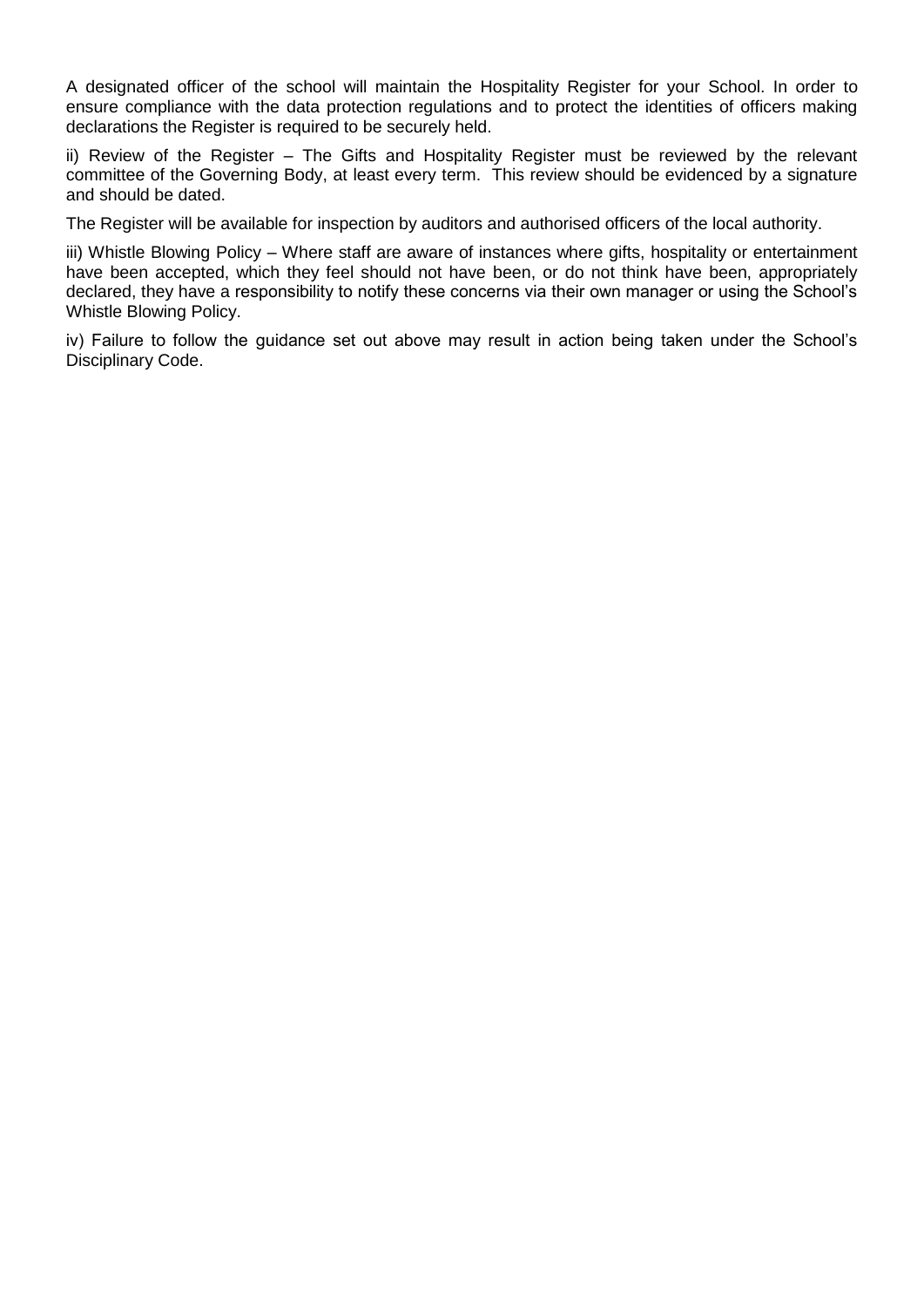## **CODE OF CONDUCT FOR SCHOOL STAFF RECORD OF GIFTS, HOSPITALITY & ENTERTAINMENT OFFERED AND/OR RECEIVED BEAUMONT PRIMARY SCHOOL**

Name of Staff Member………………………………………………………………

Job Title: …………………………………………………

Name of Business/Person Offering Gift/Hospitality/Entertainment:

…………………………………………………………………………………………

| Gift / Hospitality offered                                                 |  |
|----------------------------------------------------------------------------|--|
| Reason for the offer where known                                           |  |
| Offered by                                                                 |  |
| Offered to (Employee name, job titl                                        |  |
| Date of offer                                                              |  |
| Was the Gift / Hospitality accepted<br>refused?                            |  |
| Business reason for<br>acceptance                                          |  |
| Business outcome achieved<br>(this will need to be provided<br>afterwards) |  |
| Estimated value (£)                                                        |  |
| Reason for refusal                                                         |  |

Staff member's signature: ……………….……………………………. Date ………………

Signature of Head Teacher / Chair of Governors: …………..………………………………..

**All School employees are required to complete the following declaration that they have read and understood the code of conduct, including appendices.**